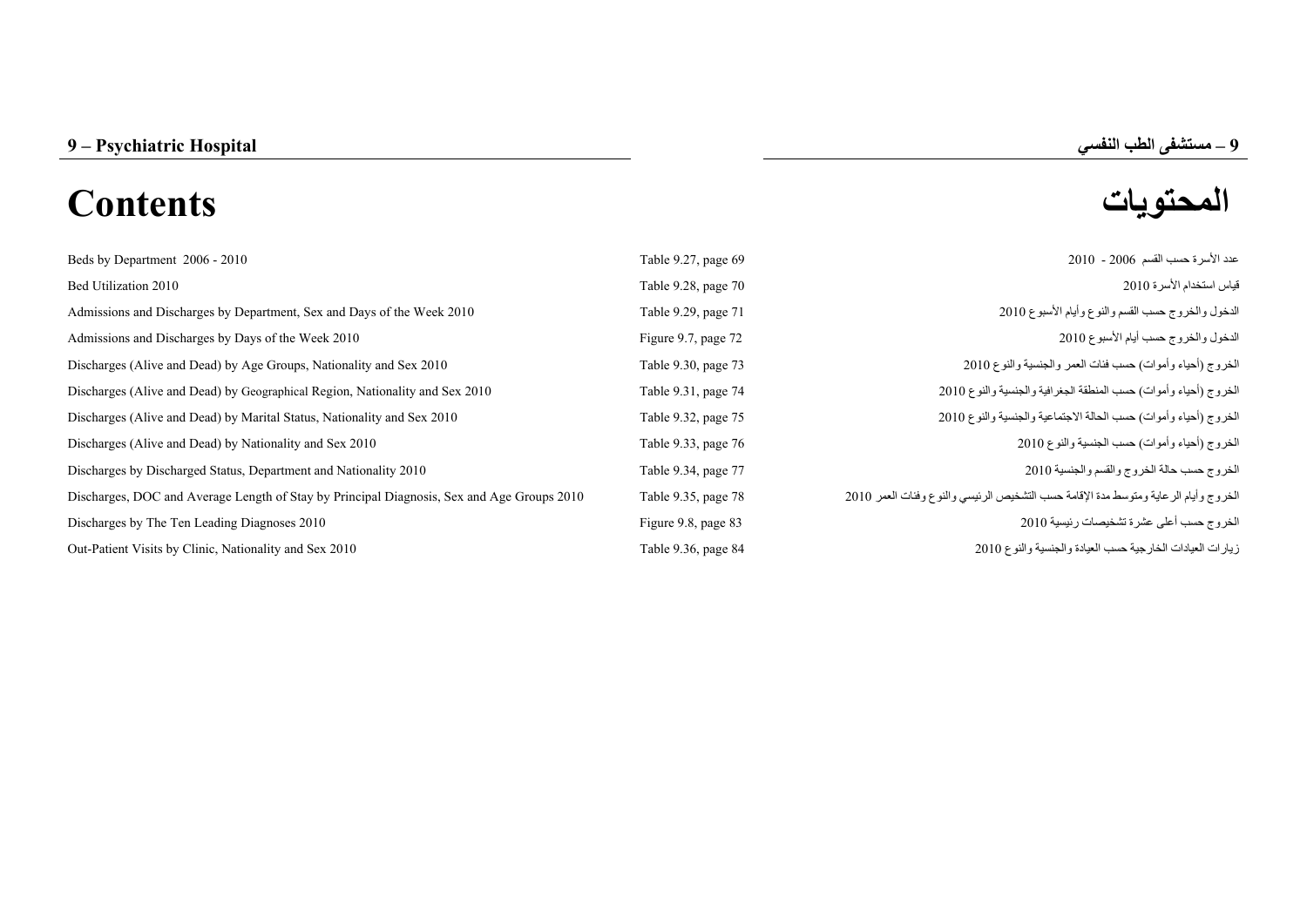## **جدول 9.27 Table عدد األسرة حسب القسم 2006 - 2010 Beds by Department 2006 - 2010**

<span id="page-1-0"></span>

| <b>Department</b>         | 2010 | 2009 | 2008 | 2007 | 2006 | القسم                  |
|---------------------------|------|------|------|------|------|------------------------|
| Psychiatric               | 82   | 82   | 82   | 63   | 63   | الطب النفسي            |
| Child and Adolescent      | 12   | 12   | 12   | 12   | 12   | الوحدة النفسية للأطفال |
| Drug and Alcohol          | 29   | 29   | 29   | 26   | 26   | الكحول والمخدرات       |
| Psycho-Geriatric          | 30   | 30   | 30   | 31   | 31   | الطب النفسي لكبار السن |
| <b>Mental Retardation</b> | 40   | 40   | 40   | 43   | 43   | التخلف العقلي          |
| Long Term Rehabilitation  | 33   | 33   | 33   | 39   | 39   | الاقامة الطويلة        |
| <b>Total</b>              | 226  | 226  | 226  | 214  | 214  | الحملة                 |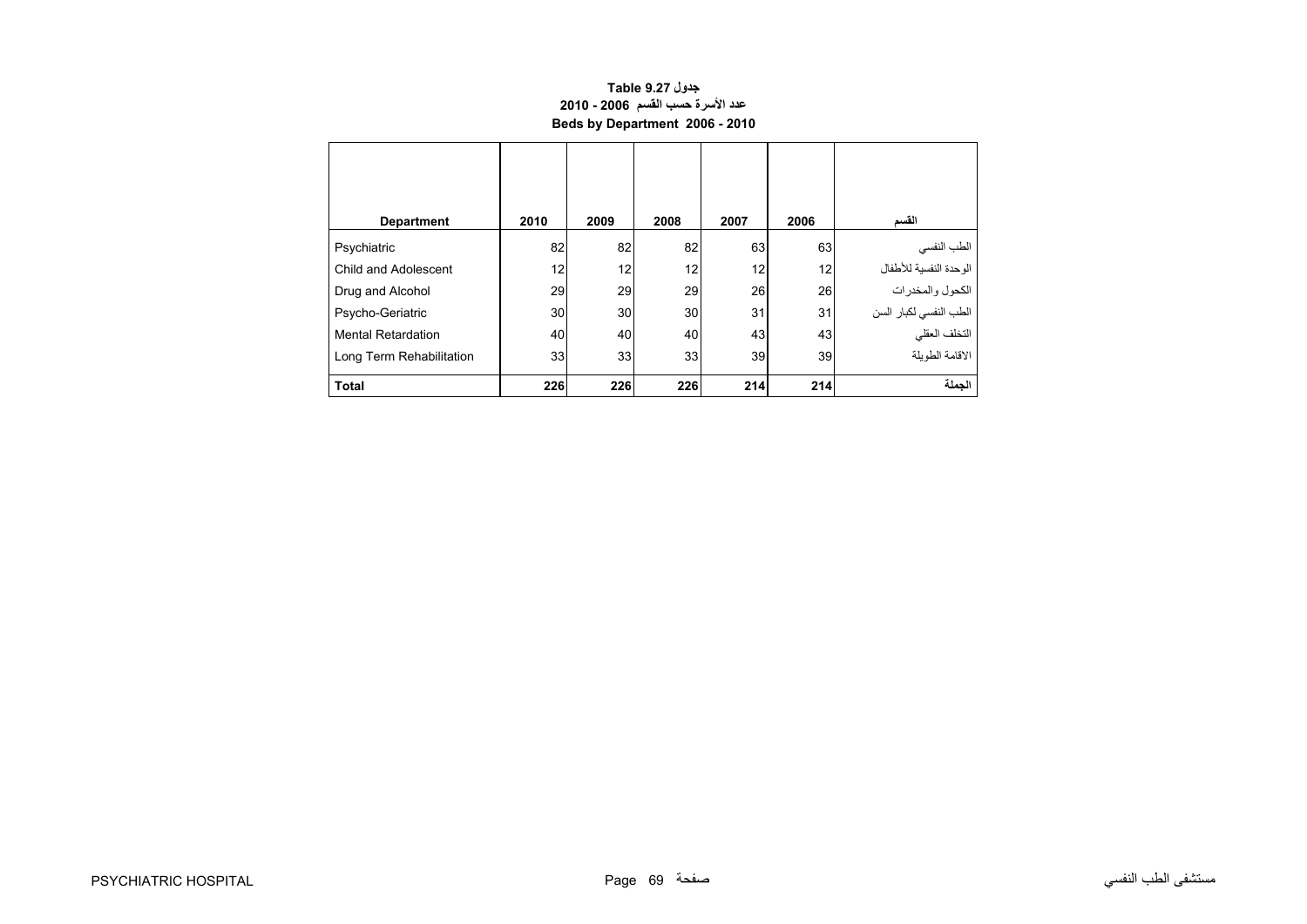<span id="page-2-0"></span>

| الجملة       | الاقامة          |              | التخلف        | الطب النفسي  | الكحول    | الوحدة النفسية | الطب النفسي        |                                     |
|--------------|------------------|--------------|---------------|--------------|-----------|----------------|--------------------|-------------------------------------|
| الكلية       | الطويلة          | الجملة       | العقلى        | لكبار السن   | والمخدرات | للأطفال        |                    | البيان                              |
| Grand        | <b>Long Term</b> | <b>Total</b> | <b>Mental</b> | Psycho-      | Drug &    | Child &        | <b>Psychiatric</b> | <b>Description</b>                  |
| <b>Total</b> | Rehabilitation   |              | Retardation   | Geriatric    | Alcohol   | Adolescent     |                    |                                     |
| 975          |                  | 975          | 23            | 46           | 146       | 78             | 682                | اجمالي الدخول                       |
|              |                  |              |               |              |           |                |                    | <b>Total admissions</b>             |
| 946          |                  | 945          | 19            | 53           | 152       | 77             | 644                | اجمالي الخروج                       |
|              |                  |              |               |              |           |                |                    | Total discharges                    |
| 226          | 33               | 193          | 40            | 30           | 29        | 12             | 82                 | عدد الأسر ة                         |
|              |                  |              |               |              |           |                |                    | No. of beds                         |
| 82,490       | 12,045           | 70,445       | 14,600        | 10,950       | 10,585    | 4,380          | 29,930             | أيام الأسرة                         |
|              |                  |              |               |              |           |                |                    | Bed days available                  |
| 72,064       | 17               | 72,047       | 10,413        | 9,721        | 9,235     | 3,982          | 38,696             | أيام المرضى <sup>1</sup>            |
|              |                  |              |               |              |           |                |                    | Patient-days overnight <sup>1</sup> |
| 17           |                  | 17           |               | $\mathbf{1}$ |           |                | 15                 | أيام المرضى < يوم <sup>1</sup>      |
|              |                  |              |               |              |           |                |                    | Patient days < 1 day $1$            |
| 72,081       | 17               | 72,064       | 10,413        | 9,722        | 9,236     | 3,982          | 38,711             | جملة أيام المرضى <sup>1</sup>       |
|              |                  |              |               |              |           |                |                    | Total Patient days <sup>1</sup>     |
| 87.4         | 0.1              | 102.3        | 71.3          | 88.8         | 87.3      | 90.9           | 129.3              | معدل أشغال السرير                   |
|              |                  |              |               |              |           |                |                    | Bed occupancy rate                  |
| 4.2          |                  | 4.9          | 0.5           | 1.8          | 5.2       | 6.4            | 7.9                | معدل دوران السرير                   |
|              |                  |              |               |              |           |                |                    | Turnover rate                       |
| 11.0         |                  | $-1.7$       | 220.4         | 23.2         | 8.9       | 5.2            | $-13.6$            | فترة فراغ السرير <sup>2</sup>       |
|              |                  |              |               |              |           |                |                    | Turnover interval <sup>2</sup>      |
| 2.7          |                  | 2.7          | 0.1           | 0.1          | 0.4       | 0.2            | 1.9                | متوسط الدخول اليومي                 |
|              |                  |              |               |              |           |                |                    | Average daily admission             |
| 2.6          |                  | 2.6          | 0.1           | 0.1          | 0.4       | 0.2            | 1.8                | متوسط الخروج اليومي                 |
|              |                  |              |               |              |           |                |                    | Average daily discharge             |
| 76.2         |                  | 76.3         | 548.1         | 183.4        | 60.8      | 51.7           | 60.1               | منّوسط مدة الأقامة                  |
|              |                  |              |               |              |           |                |                    | Average length of stay              |

## **جدول 9.28 Table قياس استخدام األسرة <sup>2010</sup> Bed Utilization 2010**

1) Patient Days counted for the period from day of admission till discharge date (أيام المرضى أيام المرضى أيام المرضى للفترة ما بين الدخول والخروج المرضى المنظول المرضى المنظول المرضى المنظول والخروج

للمريض من المستشفى وليس بطريقة اإلحصاء اليومي . . census daily the by not and 2) Turnover Interval: Negative sign indicate that the concerned department أقسام أخرى بسبب انشغال األسرة المتوفرة لديه . . allocated than beds more utilising is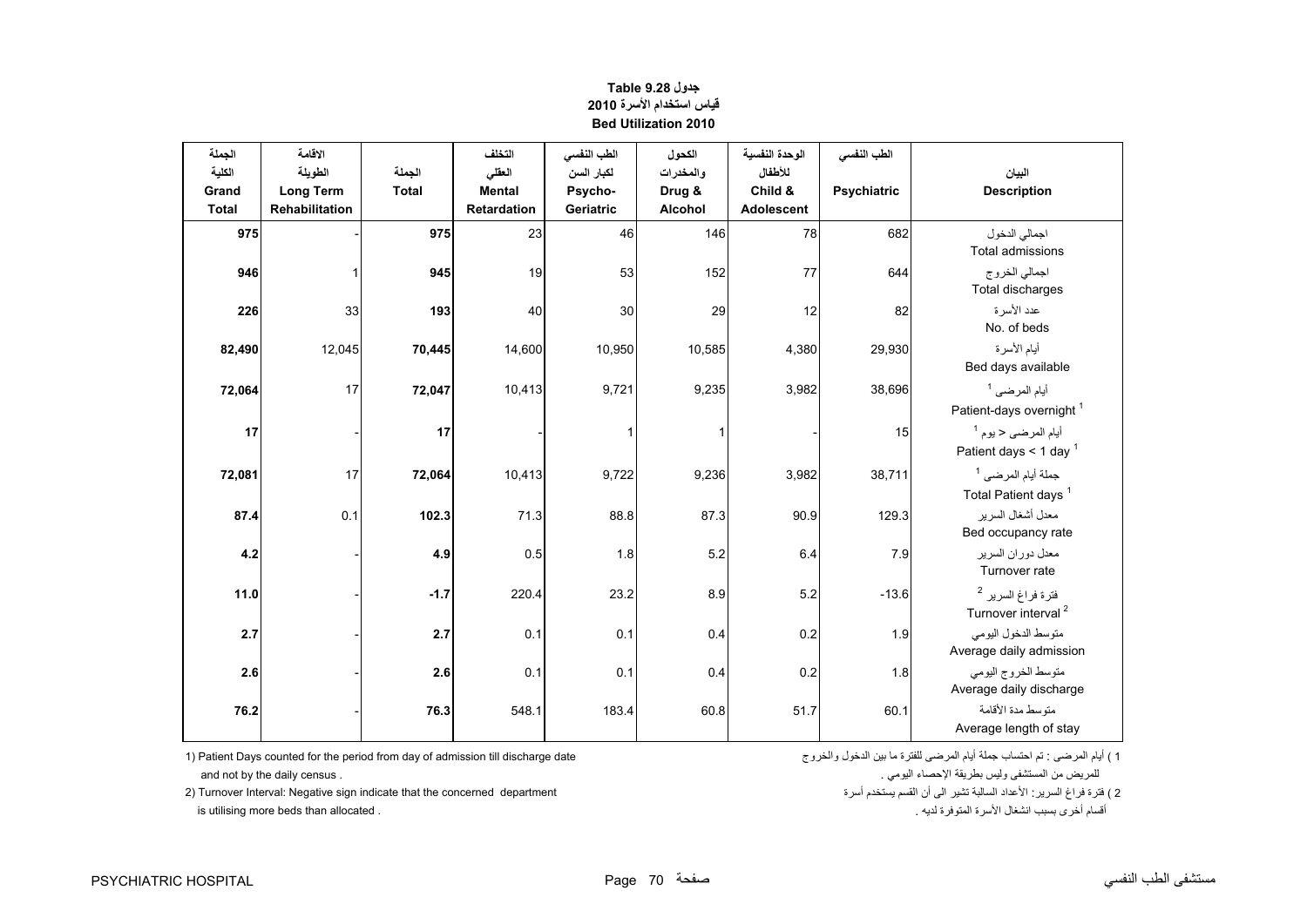<span id="page-3-0"></span>

| <b>Total</b>   | Fri الجملة     |                |              | Thurs الجمعة   | Wed الخميس     |                      | Tues الأربعاء |                | Mon الثلاثاء |                |                  | الأثنين Sun    |              | الأحد ا        | لسبت         |              |        |                            |
|----------------|----------------|----------------|--------------|----------------|----------------|----------------------|---------------|----------------|--------------|----------------|------------------|----------------|--------------|----------------|--------------|--------------|--------|----------------------------|
| خروج<br>Disch. | دخول<br>Adm.   | خروج<br>Disch. | دخول<br>Adm. | خروج<br>Disch. | دخول<br>Adm.   | خروج<br>Disch.       | دخول<br>Adm.  | خروج<br>Disch. | دخول<br>Adm. | خروج<br>Disch. | دخول<br>Adm.     | خروج<br>Disch. | دخول<br>Adm. | خروج<br>Disch. | دخول<br>Adm. | النوع<br>Sex |        | القسم<br><b>Department</b> |
|                |                |                |              |                |                |                      |               |                |              |                |                  |                |              |                |              |              |        |                            |
| 382            | 406            | 6              | 32           | 69             | 57             | 63                   | 72            | 48             | 64           | 116            | 75               | 75             | 73           | 5 <sup>1</sup> |              | 33 Male      | نكر    | الطب النفسي                |
| 262            | 276            | 19             | 22           | 82             | 49             | 52                   | 36            | 25             | 44           | 23             | 56               | 53             | 52           | 8              |              | 17 Female    | أنثى   | Psychiatric                |
| 58             | 58             |                |              | 39             | 3              | 5                    | 12            | 5              | 10           | $\mathbf{3}$   | 17               | 6              | 15           |                |              | - Male       | نكر    | الوحدة النفسية للأطفال     |
| 19             | 20             |                |              | 11             |                | 3                    | 3             |                | 7            | $\overline{1}$ |                  | 3              | 8            |                |              | Female       | أنثى   | Child & Adolescent         |
| 149            | 144            | 13             |              | 34             | 13             | 29                   | 58            | 17             | 51           | 27             | $6 \overline{6}$ | 18             | 16           | 11             |              | - Male       | نكر    | وحدة الكحول والمخدرات      |
| 3              | $\overline{2}$ |                |              | 2              |                |                      |               |                |              |                |                  |                |              |                |              | Female       | أنثى   | Drug & Alcohol             |
| 33             | 29             |                |              | 3 <sup>1</sup> | 5              | 6                    | 3             | 3              | 8            | 11             | 5                | $\overline{7}$ | 8            | $\overline{c}$ |              | - Male       | نكر    | الطب النفسي لكبار السن     |
| 20             | 17             |                |              | 2              |                | $\blacktriangleleft$ | 4             | 3              | 6            | 6              | $\overline{2}$   | 5              |              | 3              |              | 2 Female     | أننى   | Psychogeryatric            |
| 13             | 17             |                |              |                | $\overline{2}$ | 3                    | 3             | 5              | 5            | $\overline{2}$ |                  | 3              | 3            |                |              | 3 Male       | ذكر    | التخلف العقلي              |
| 6              | 6              |                |              |                |                | 4                    |               |                |              |                |                  | $\overline{2}$ |              |                |              | Female       | أنثى   | Mental Retardation         |
|                |                |                |              |                |                |                      |               |                |              |                |                  |                |              |                |              | - Male       | نكر    | الإقامة الطويلة            |
|                |                |                |              |                |                |                      |               |                |              | $\overline{1}$ |                  |                |              |                |              | Female       | أنثى   | Long Term Rehabilitation   |
| 635            | 654            | 20             | 33           | 145            | 80             | 106                  | 148           | 78             | 138          | 159            | 104              | 109            | $115$        | 18             |              | 36 Male      | نكر    |                            |
| 311            | 321            | ${\bf 20}$     | ${\bf 24}$   | 97             | 52             | 60                   | 44            | 29             | 58           | 31             | 61               | 63             | 63           | 11             |              | 19 Female    | أننى   | الجملة<br><b>Total</b>     |
| 946            | 975            | 40             | 57           | 242            | 132            | 166                  | 192           | 107            | 196          | 190            | 165              | 172            | 178          | 29             |              | 55 Total     | الجملة |                            |

## **جدول 9.29 Table الدخول والخروج حسب القسم والنوع وأيام األسبوع<sup>2010</sup> Admissions and Discharges by Department, Sex and Days of the Week 2010**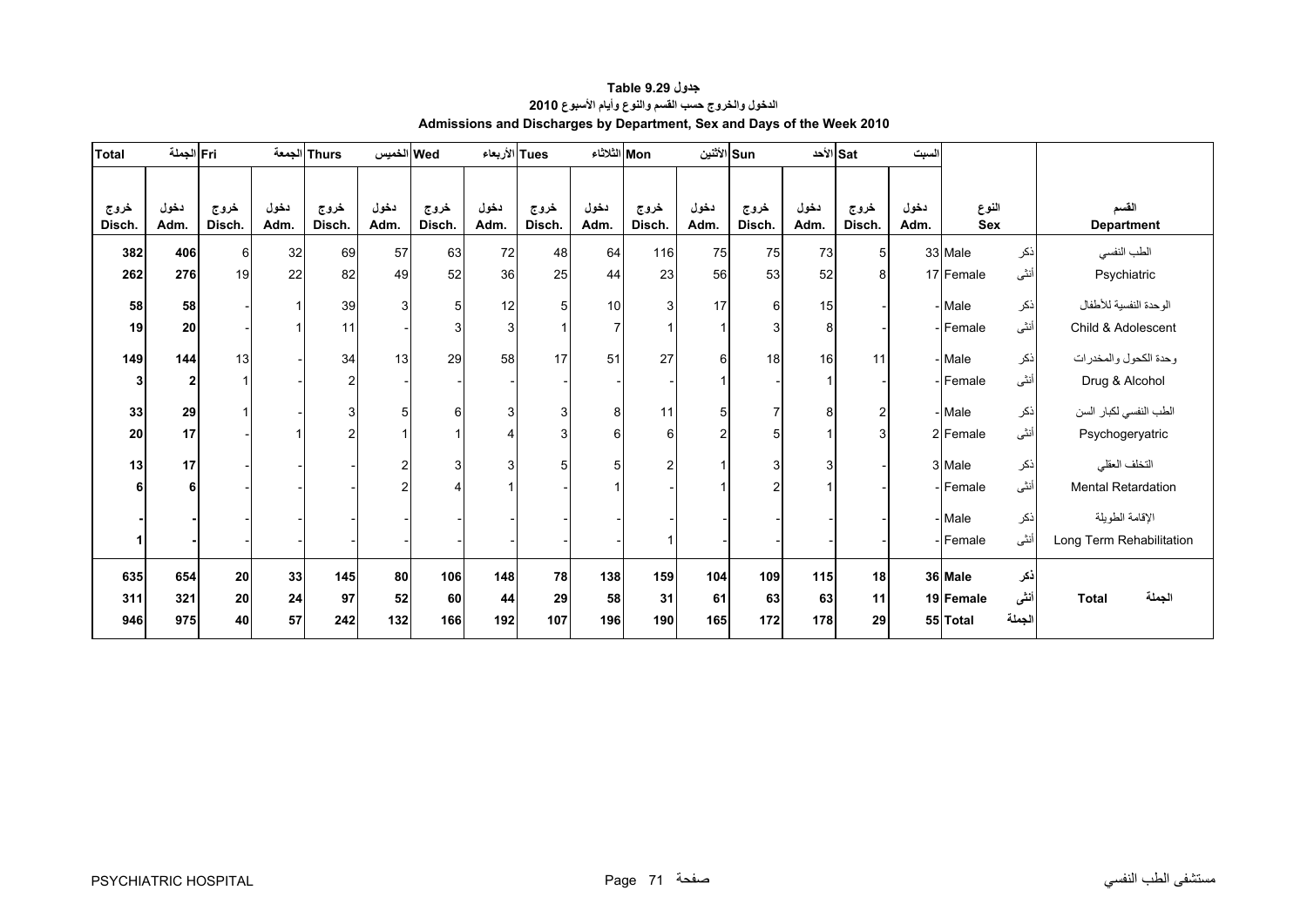**رسم بياني 9.7 Figure الدخول والخروج حسب أيام االسبوع <sup>2010</sup> Admissions and Discharges By Days of the Week 2010**

<span id="page-4-0"></span>

مرجع: جدول 9.29 9.29 Table :Reference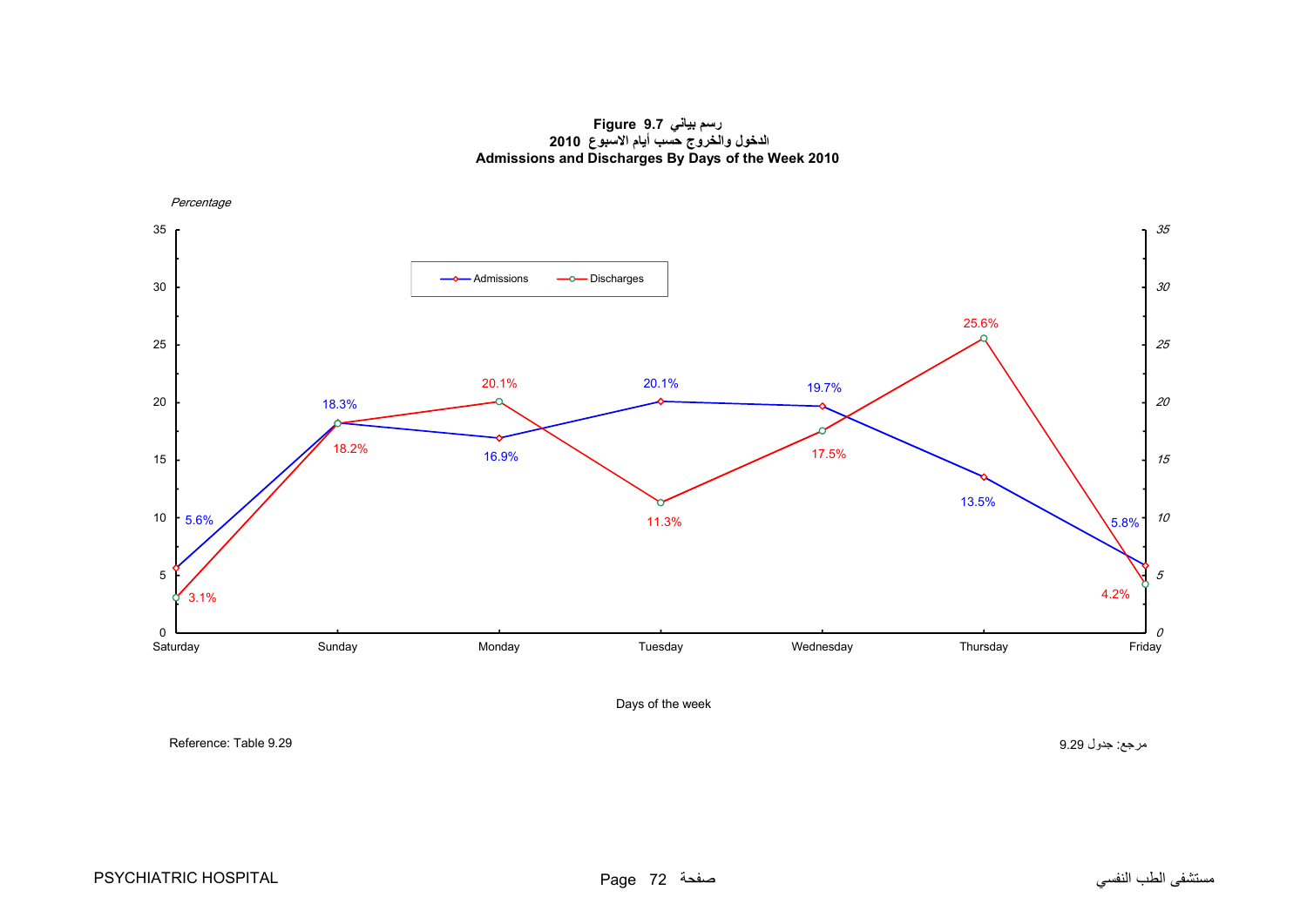<span id="page-5-0"></span>

| <b>Total</b>           |                |                    | Non-Bahraini الجملة    |                | غير بحريني         | <b>Bahraini</b>        |                | بحريني      |                     |               |                                             |
|------------------------|----------------|--------------------|------------------------|----------------|--------------------|------------------------|----------------|-------------|---------------------|---------------|---------------------------------------------|
| الجملة<br><b>Total</b> | أننى<br>Female | ذكر<br>Male        | الجملة<br><b>Total</b> | أنشى<br>Female | نكر<br><b>Male</b> | الجملة<br><b>Total</b> | أنشى<br>Female | ذكر<br>Male |                     |               | فنات العمر (بالسنوات)<br>Age Groups (Years) |
|                        |                |                    |                        |                |                    |                        |                |             | - Alive<br>- Dead   | حي<br>ميت     | < 1 Year                                    |
| 63                     | 14             | 49                 | 9                      |                | 8                  | 54                     | 13             |             | 41 Alive<br>-Dead   | حي<br>میت     | $1-9$                                       |
| 52                     | 20             | 32                 | 5                      | $\overline{2}$ | 3                  | 47                     | 18             |             | 29 Alive<br>-Dead   | حي<br>میت     | $10 - 19$                                   |
| 238                    | 75             | 163                | 87                     | 48             | 39                 | 151                    | 27             |             | 124 Alive<br>-Dead  | حي<br>میت     | $20 - 29$                                   |
| 232<br>$\mathbf{1}$    | 82<br>1        | 150                | 50<br>1                | 30<br>1        | 20                 | 182                    | 52             |             | 130 Alive<br>-Dead  | حي<br>ميت     | $30 - 39$                                   |
| 201                    | 67             | 134                | 25                     | 10             | 15                 | 176                    | 57             |             | 119 Alive<br>- Dead | حي<br>میت     | $40 - 49$                                   |
| 104                    | 33             | 71                 | 7                      |                | 6                  | 97                     | 32             |             | 65 Alive<br>-Dead   | حي<br>میت     | $50 - 59$                                   |
| 39<br>1                | 14             | 25<br>$\mathbf{1}$ | 2                      |                |                    | 37                     | 13             |             | 24 Alive<br>1 Dead  | حي<br>ميت     | $60 - 69$                                   |
| 15                     | 5              | $10$               |                        |                |                    | 15                     | 5              |             | 10 Alive<br>- Dead  | حي<br>ميت     | $70 +$                                      |
| 944                    | 310            | 634                | 185                    | 93             | 92                 | 759                    | 217            |             | 542 Alive           | حي            |                                             |
| 2<br>946               | 1<br>311       | 1<br>635           | 1<br>186               | 1<br>94        | 0<br>92            | 1<br>760               | 217            |             | 1 Dead<br>543 Total | میت<br>الجملة | الجملة<br><b>Total</b>                      |

#### **جدول 9.30 Table الخروج (أحياء وأموات) حسب فئات العمر والجنسية والنوع <sup>2010</sup> Discharges (Alive and Dead) by Age Groups, Nationality and Sex 2010**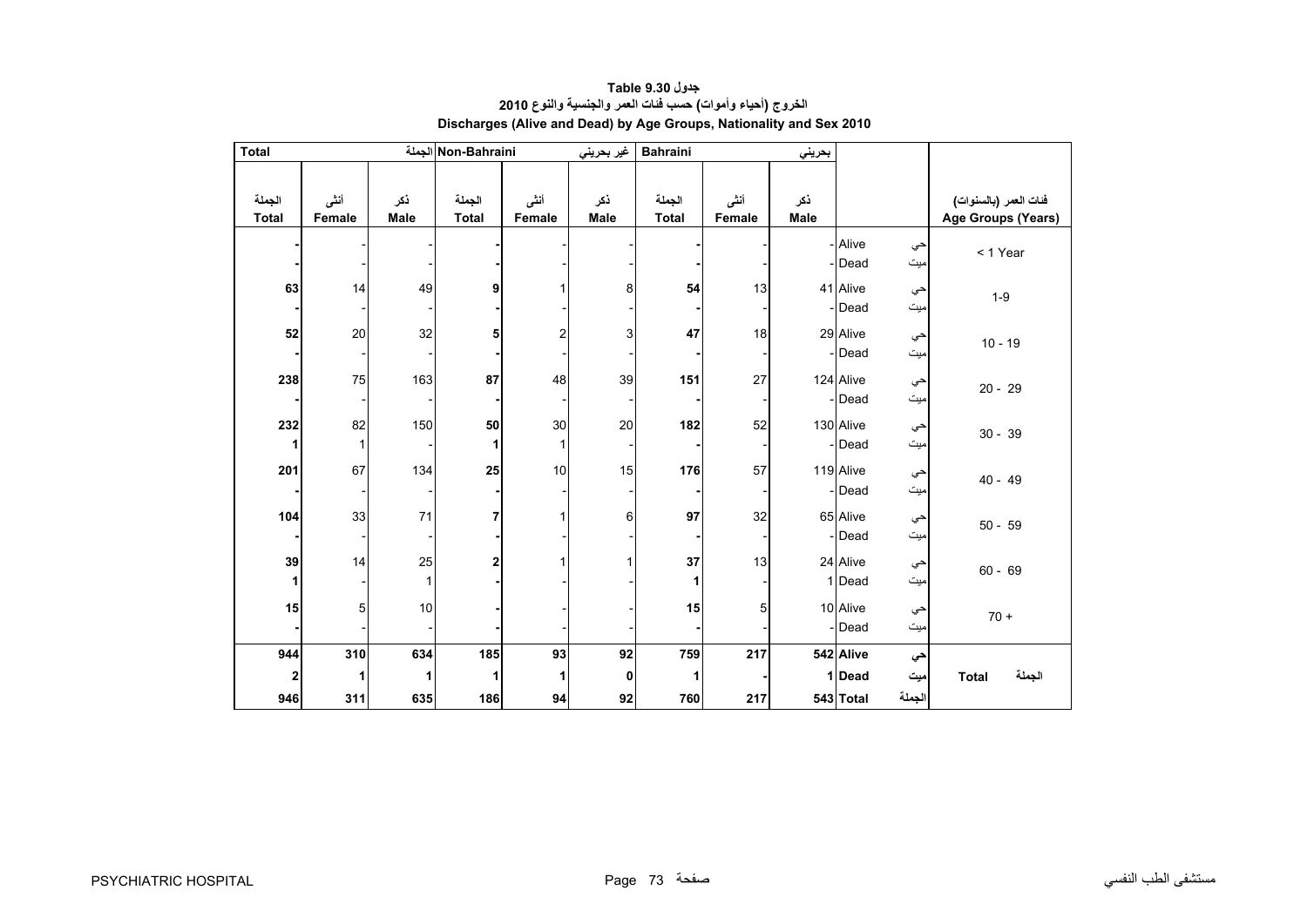<span id="page-6-0"></span>

| <b>Total</b>                    |                |                    |                        |                 |                    | Dead الجملة            |                |                    |                        |                |             | Alive الأموات          |                |                         |                        |                | الأحياء            |                 |                      |
|---------------------------------|----------------|--------------------|------------------------|-----------------|--------------------|------------------------|----------------|--------------------|------------------------|----------------|-------------|------------------------|----------------|-------------------------|------------------------|----------------|--------------------|-----------------|----------------------|
| <b>Dead</b>                     |                | Alive الأموات      |                        |                 |                    | Non-Bahraini الأحياء   |                |                    | Bahraini غیر بحرینی    |                |             | Non-Bahraini بحرينى    |                | Bahraini غیر بحرینی     |                        |                | حريني              |                 |                      |
| الجملة<br><b>Total</b>          | أنشى<br>Female | نكر<br><b>Male</b> | الجملة<br><b>Total</b> | أننسى<br>Female | نكر<br><b>Male</b> | الجملة<br><b>Total</b> | أنثى<br>Female | نكر<br><b>Male</b> | الجملة<br><b>Total</b> | أننى<br>Female | نكر<br>Male | الجملة<br><b>Total</b> | أنشى<br>Female | نكر<br><b>Male</b>      | الجملة<br><b>Total</b> | أننى<br>Female | نكر<br><b>Male</b> | Region          | المنطقة              |
|                                 |                |                    |                        |                 |                    |                        |                |                    |                        |                |             |                        |                |                         |                        |                |                    |                 |                      |
|                                 |                |                    | 9                      |                 | 7                  |                        |                |                    |                        |                |             | 1                      |                |                         | 8                      |                |                    | Hidd            | الحد                 |
|                                 |                |                    | 122                    | 45              | 77                 |                        |                |                    |                        |                |             | 19                     | 12             | $\overline{7}$          | 103                    | 33             |                    | 70 Muharraq     | المحرق               |
|                                 |                |                    | 196                    | 66              | 130                |                        |                |                    |                        |                |             | 76                     | 37             | 39                      | 120                    | 29             |                    | 91 Manama       | المنامة              |
|                                 |                |                    | 109                    | 37              | $72\,$             |                        |                |                    |                        |                |             | 8                      |                | $\mathbf{3}$            | 101                    | 32             | 69                 | Jidhafs         | جدحفص                |
|                                 |                |                    | 62                     | 26              | 36                 |                        |                |                    |                        |                |             |                        |                |                         | 56                     | 21             |                    | 35 Northern     | المنطقة الشمالية     |
|                                 |                |                    | 53                     | 19              | 34                 |                        |                |                    |                        |                |             | 5                      |                | $\overline{\mathbf{c}}$ | 48                     | 16             |                    | 32 Sitra        | سترة                 |
|                                 |                |                    | 68                     | 24              | 44                 |                        |                |                    |                        |                |             | 16                     | 6              | 10                      | 52                     | 18             | 34                 | Central         | المنطقة الوسطى       |
|                                 |                |                    | 90                     | 21              | 69                 |                        |                |                    |                        |                |             | 7                      |                | $\overline{c}$          | 83                     | 16             | 67                 | Isa Town        | مدينة عيسى           |
|                                 |                |                    | 101                    | 29              | 72                 |                        |                |                    |                        |                |             | 26                     | 12             | 14                      | 75                     | 17             |                    | 58 Riffa        | الرفاع               |
|                                 |                |                    | 28                     | 12              | 16                 |                        |                |                    |                        |                |             | 5                      |                | 3                       | 23                     | 10             |                    | 13 Western      | المنطقة الغربية      |
|                                 |                |                    | 3                      | $\Omega$        | 3                  |                        |                |                    |                        |                |             |                        |                |                         | $\overline{2}$         |                |                    | Southern        | المنطقة الجنوبية     |
|                                 |                |                    | 92                     | 27              | 65                 |                        |                |                    |                        |                |             |                        |                |                         | 88                     | 24             |                    | 64 Hamad Town   | مدينة حمد            |
|                                 |                |                    | 11                     | 2               | 9                  |                        |                |                    |                        |                |             | 11                     | $\overline{2}$ | 9                       |                        |                |                    | Undetermined    | غير مبين             |
| $\overline{2}$                  |                | $\mathbf{1}$       | 944                    | 310             | 634                | $\overline{1}$         | 1              |                    | 1                      |                | 1           | 185                    | 93             | 92                      | 759                    | 217            |                    | 542 Total       | الجملة               |
|                                 |                |                    |                        |                 |                    |                        |                |                    |                        |                |             |                        |                |                         |                        |                |                    |                 |                      |
| <b>Percent Distribution (%)</b> |                |                    |                        |                 |                    |                        |                |                    |                        |                |             |                        |                |                         |                        |                |                    |                 | التوزيع النسبي ( % ) |
|                                 |                |                    | 1.0                    | 0.6             | 1.1                |                        |                |                    |                        |                |             | 0.5                    | 1.1            |                         | 1.1                    | 0.5            |                    | $1.3$ Hidd      | الحد                 |
|                                 |                |                    | 12.9                   | 14.5            | 12.1               |                        |                |                    |                        |                |             | 10.3                   | 12.9           | 7.6                     | 13.6                   | 15.2           |                    | 12.9 Muharraq   | المحرق               |
| 50.0                            |                | 100.0              | 20.8                   | 21.3            | 20.5               |                        |                |                    | 100.0                  |                | 100.0       | 41.1                   | 39.8           | 42.4                    | 15.8                   | 13.4           |                    | 16.8 Manama     | المنامة              |
|                                 |                |                    | 11.5                   | 11.9            | 11.4               |                        |                |                    |                        |                |             | 4.3                    | 5.4            | 3.3                     | 13.3                   | 14.7           | 12.7               | Jidhafs         | جدحفص                |
| 50.0                            | 100.0          |                    | 6.6                    | 8.4             | 5.7                | 100.0                  | 100.0          |                    |                        |                |             | 3.2                    | 5.4            | 1.1                     | 7.4                    | 9.7            | 6.5                | Northern        | المنطقة الشمالية     |
|                                 |                |                    | 5.6                    | 6.1             | 5.4                |                        |                |                    |                        |                |             | 2.7                    | 3.2            | 2.2                     | 6.3                    | 7.4            | 5.9                | Sitra           | سترة                 |
|                                 |                |                    | 7.2                    | 7.7             | 6.9                |                        |                |                    |                        |                |             | 8.6                    | 6.5            | 10.9                    | 6.9                    | 8.3            | 6.3                | Central         | المنطقة الوسطى       |
|                                 |                |                    | 9.5                    | 6.8             | 10.9               |                        |                |                    |                        |                |             | 3.8                    | 5.4            | 2.2                     | 10.9                   | 7.4            | 12.4               | Isa Town        | مدينة عيسى           |
|                                 |                |                    | 10.7                   | 9.4             | 11.4               |                        |                |                    |                        |                |             | 14.1                   | 12.9           | 15.2                    | 9.9                    | 7.8            | 10.7               | Riffa           | الرفاع               |
|                                 |                |                    | 3.0                    | 3.9             | 2.5                |                        |                |                    |                        |                |             | 2.7                    | 2.2            | 3.3                     | 3.0                    | 4.6            | 2.4                | Western         | المنطقة الغربية      |
|                                 |                |                    | 0.3                    | 0.0             | 0.5                |                        |                |                    |                        |                |             | 0.5                    |                | $1.1$                   | 0.3                    |                |                    | 0.4 Southern    | المنطقة الجنوبية     |
|                                 |                |                    | 9.7                    | 8.7             | 10.3               |                        |                |                    |                        |                |             | 2.2                    | 3.2            | 1.1                     | 11.6                   | 11.1           |                    | 11.8 Hamad Town | مدينة حمد            |
|                                 |                |                    | $1.2$                  | 0.6             | 1.4                |                        |                |                    |                        |                |             | 5.9                    | 2.2            | 9.8                     |                        |                |                    | Undetermined    | غير مبين             |
|                                 |                |                    |                        |                 |                    |                        |                |                    |                        |                |             |                        |                |                         |                        |                |                    |                 |                      |

**جدول 9.31 Table الخروج (أحياء <sup>و</sup> أموات) حسب المنطقة الجغرافية والجنسية والنوع <sup>2010</sup> Discharges (Alive and Dead) by Geographical Region, Nationality and Sex 2010**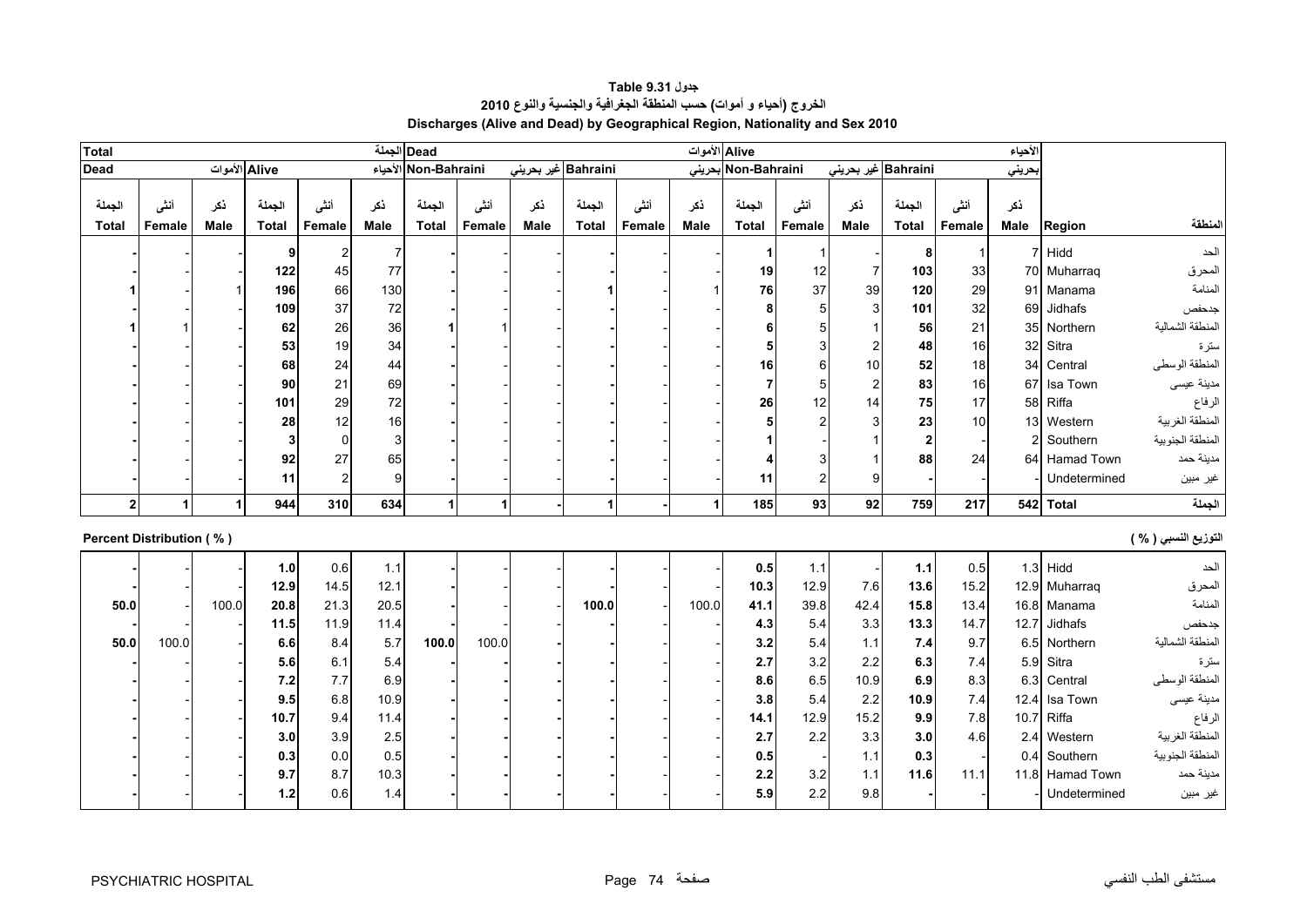## **جدول 9.32 Table الخروج (أحياء <sup>و</sup> أموات) حسب الحالة اإلجتماعية والجنسية والنوع <sup>2010</sup> Discharges (Alive and Dead) by Marital Status, Nationality and Sex 2010**

<span id="page-7-0"></span>

| <b>Total</b>             |        |             |               |        |      | Dead الجملة          |        |                     |              |        | Alive الأموات |                     |        |      |                     |        | الأحياء |             |                       |
|--------------------------|--------|-------------|---------------|--------|------|----------------------|--------|---------------------|--------------|--------|---------------|---------------------|--------|------|---------------------|--------|---------|-------------|-----------------------|
| <b>Dead</b>              |        |             | Alive الأموات |        |      | Non-Bahraini الأحياء |        | Bahraini غير بحريني |              |        |               | Non-Bahraini بحرينى |        |      | Bahraini غير بحريني |        | بحريني  |             |                       |
|                          |        |             |               |        |      |                      |        |                     |              |        |               |                     |        |      |                     |        |         |             |                       |
| الجملة                   | أننس   | ذكر         | الجملة        | أنشى   | ذكر  | الجملة               | أنشى   | ذكر                 | الجملة       | أننى   | ذكر           | الجملة              | أنشى   | ذكر  | الجملة              | أنشى   | ذكر     |             | الحالة الإجتماعية     |
| <b>Total</b>             | Female | <b>Male</b> | Total         | Female | Male | <b>Total</b>         | Female | <b>Male</b>         | <b>Total</b> | Female | <b>Male</b>   | <b>Total</b>        | Female | Male | <b>Total</b>        | Female | Male    |             | <b>Marital Status</b> |
|                          |        |             | 675           | 180    | 495  |                      |        |                     |              |        |               | 154                 | 72     | 82   | 521                 | 108    |         | 413 Single  | أعزب                  |
|                          |        |             | 221           | 100    | 121  |                      |        |                     |              |        |               | 29                  | 19     | 10   | 192                 | 81     |         | 111 Married | متزوج                 |
|                          |        |             | 10            | 10     |      |                      |        |                     |              |        |               |                     |        |      | 10                  | 10     |         | - Widowed   | أرمل                  |
|                          |        |             | 38            | 20     | 18   |                      |        |                     |              |        |               | $\mathbf{2}$        |        |      | 36                  | 18     |         | 18 Divorced | مطلق                  |
|                          |        |             | 944           | 310    | 634  |                      |        |                     |              |        |               | 185                 | 93     | 92   | 759                 | 217    |         | 542 Total   | الجملة                |
|                          |        |             |               |        |      |                      |        |                     |              |        |               |                     |        |      |                     |        |         |             |                       |
| Percent Distribution (%) |        |             |               |        |      |                      |        |                     |              |        |               |                     |        |      |                     |        |         |             | التوزيع النسبي ( % )  |
|                          |        |             |               |        |      |                      |        |                     |              |        |               |                     |        |      |                     |        |         |             |                       |

| 50.0 |       | 100.0 | 71.5           | 58.1 | 78.1 |       |       | 100.0 | 100.0 | 83.2 | 77.4 | 89.1 | 68.6             | 49.8 | 76.2 Single  | اعزب  |
|------|-------|-------|----------------|------|------|-------|-------|-------|-------|------|------|------|------------------|------|--------------|-------|
| 50.0 | 100.0 |       | 23.4           | 32.3 | 19.1 | 100.0 | 100.0 |       |       | 15.7 | 20.4 | 10.9 | 25.3             | 37.3 | 20.5 Married | متزوج |
|      |       |       | $\mathbf{1}$ . | 3.2  |      |       |       |       |       |      |      |      | 1.3 <sub>1</sub> | 4.6  | Widowed      | ازمل  |
|      |       |       | 4.0            | 6.5  | 2.8  |       |       |       |       | 1.1  | 2.2  |      | 4.7              | 8.3  | 3.3 Divorced | مطلق  |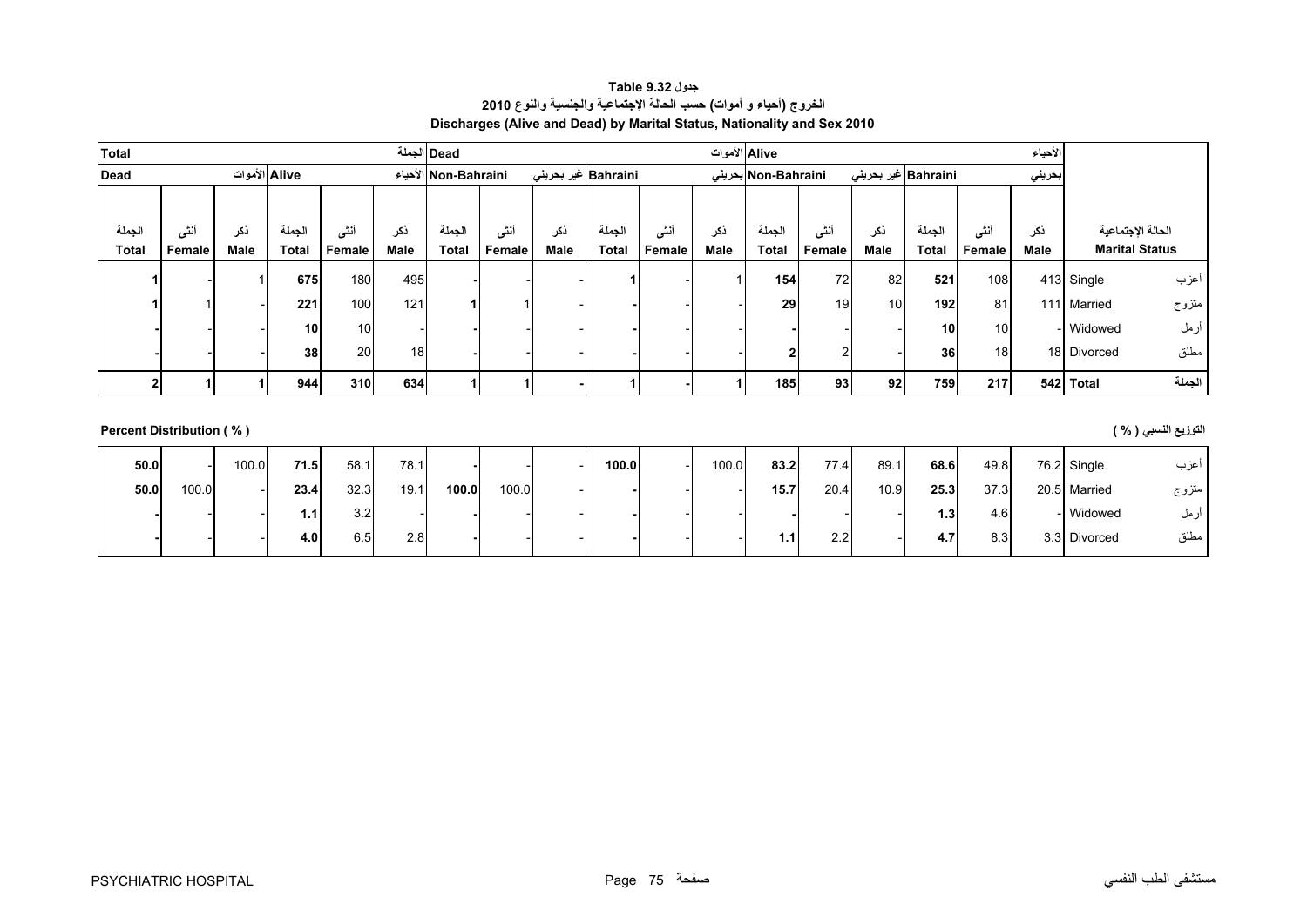## **جدول 9.33 Table الخروج (أحياء <sup>و</sup> أموات) حسب الجنسية والنوع <sup>2010</sup> Discharges (Alive and Dead) by Nationality and Sex 2010**

<span id="page-8-0"></span>

|                                              | <b>Total</b> |                |             | Dead الجملة    |        | Alive الأموات |              |                | الأحياء        |                                                |
|----------------------------------------------|--------------|----------------|-------------|----------------|--------|---------------|--------------|----------------|----------------|------------------------------------------------|
|                                              |              |                |             |                |        |               |              |                |                |                                                |
|                                              | الجملة       | أننى           | نكر         | الجملة         | أننى   | نكر           | الجملة       | أننى           | ذكر            |                                                |
| <b>Nationality</b>                           | <b>Total</b> | Female         | <b>Male</b> | <b>Total</b>   | Female | <b>Male</b>   | <b>Total</b> | Female         | <b>Male</b>    | الجنسية                                        |
| Bahraini                                     | 760          | 217            | 543         |                |        |               | 759          | 217            | 542            | بحريني                                         |
| Indian                                       | 42           | 15             | 27          |                |        |               | 41           | 14             | 27             | هندي                                           |
| Pakistani                                    | 10           | 4              | 6           |                |        |               | 10           | $\overline{4}$ | 6              | باكستاني                                       |
| Other Arab                                   | 17           | $\overline{c}$ | 15          |                |        |               | 17           | $\overline{2}$ | 15             | عرب أخرون                                      |
| Bangladeshi                                  | 21           | 3              | 18          |                |        |               | 21           | 3              | 18             | بنغالي                                         |
| Philipino                                    | 10           | 8              | 2           |                |        |               | 10           | 8              | $\overline{c}$ | فليبيني                                        |
| Saudi Arabian                                | 12           |                |             |                |        |               | 12           |                | 8              | سعودي                                          |
| Iranian                                      | 8            |                |             |                |        |               | 8            |                | 6              | إيراني                                         |
| Srilankan                                    | 9            |                |             |                |        |               |              |                |                | سيلاني                                         |
| Other Countries of Gulf Co-operation Council | 8            |                |             |                |        |               |              |                |                | الدول الأخرى لمجلس النعاون لدول الخليج العربية |
| European                                     | 3            | $\overline{2}$ |             |                |        |               | 3            | $\overline{2}$ |                | أوروبي                                         |
| <b>Other Asians</b>                          | 13           | 13             |             |                |        |               | 13           | 13             |                | أسيويون أخرون                                  |
| African (non Arab)                           | 31           | 31             |             |                |        |               | 31           | 31             |                | أفريقي (غير عربي)                              |
| American                                     |              |                |             |                |        |               |              |                |                | أمريكي                                         |
| <b>Other Nationalities</b>                   | 1            |                |             |                |        |               |              | -1             |                | جنسيات أخرى                                    |
| <b>Total</b>                                 | 946          | 311            | 635         | 2 <sup>1</sup> |        | 1             | 943          | 309            | 634            | الجملة                                         |
| <b>Percent Distribution (%)</b>              |              |                |             |                |        |               |              |                |                | التوزيع النسبي ( % )                           |
| Bahraini                                     | 80.3         | 69.8           | 85.5        | 50.0           |        | 100.0         | 80.5         | 70.2           | 85.5           | بحريني                                         |
| Indian                                       | 4.4          | 4.8            | 4.3         | 50.0           | 100.0  |               | 4.3          | 4.5            | 4.3            | هندي                                           |
| Pakistani                                    | 1.1          | 1.3            | 0.9         |                |        |               | 1.1          | 1.3            | 0.9            | باكستاني                                       |
| Other Arab                                   | 1.8          | 0.6            | 2.4         |                |        |               | 1.8          | 0.6            | 2.4            | عرب أخرون                                      |
| Bangladeshi                                  | 2.2          | 1.0            | 2.8         |                |        |               | 2.2          | 1.0            | 2.8            | بنغالي                                         |
| Philipino                                    | $1.1$        | 2.6            | 0.3         |                |        |               | $1.1$        | 2.6            | 0.3            | فليبيني                                        |
| Saudi Arabian                                | 1.3          | 1.3            | 1.3         |                |        |               | 1.3          | 1.3            | 1.3            | سعودي                                          |
| Iranian                                      | 0.8          | 0.6            | 0.9         |                |        |               | 0.8          | 0.6            | 0.9            | إيراني                                         |
| Srilankan                                    | 1.0          | 2.6            | 0.2         |                |        |               | 1.0          | 2.6            | 0.2            | سيلانى                                         |
| Other Countries of Gulf Co-operation Council | 0.8          | 0.3            | 1.1         |                |        |               | 0.8          | 0.3            | $1.1$          | الدول الأخرى لمجلس النعاون لدول الخليج العربية |
| European                                     | 0.3          | 0.6            | 0.2         |                |        |               | 0.3          | 0.6            | 0.2            | أوروبي                                         |
| <b>Other Asians</b>                          | 1.4          | 4.2            |             |                |        |               | 1.4          | 4.2            |                | أسيويون أخرون                                  |
| African (non Arab)                           | 3.3          | 10.0           |             |                |        |               | 3.3          | 10.0           |                | أفريقي (غير عربي)                              |
| American                                     | 0.1          |                | 0.2         |                |        |               | 0.1          |                | 0.2            | أمريكي                                         |
| <b>Other Nationalities</b>                   | 0.1          | 0.3            |             |                |        |               | 0.1          | 0.3            |                | جنسيات أخرى                                    |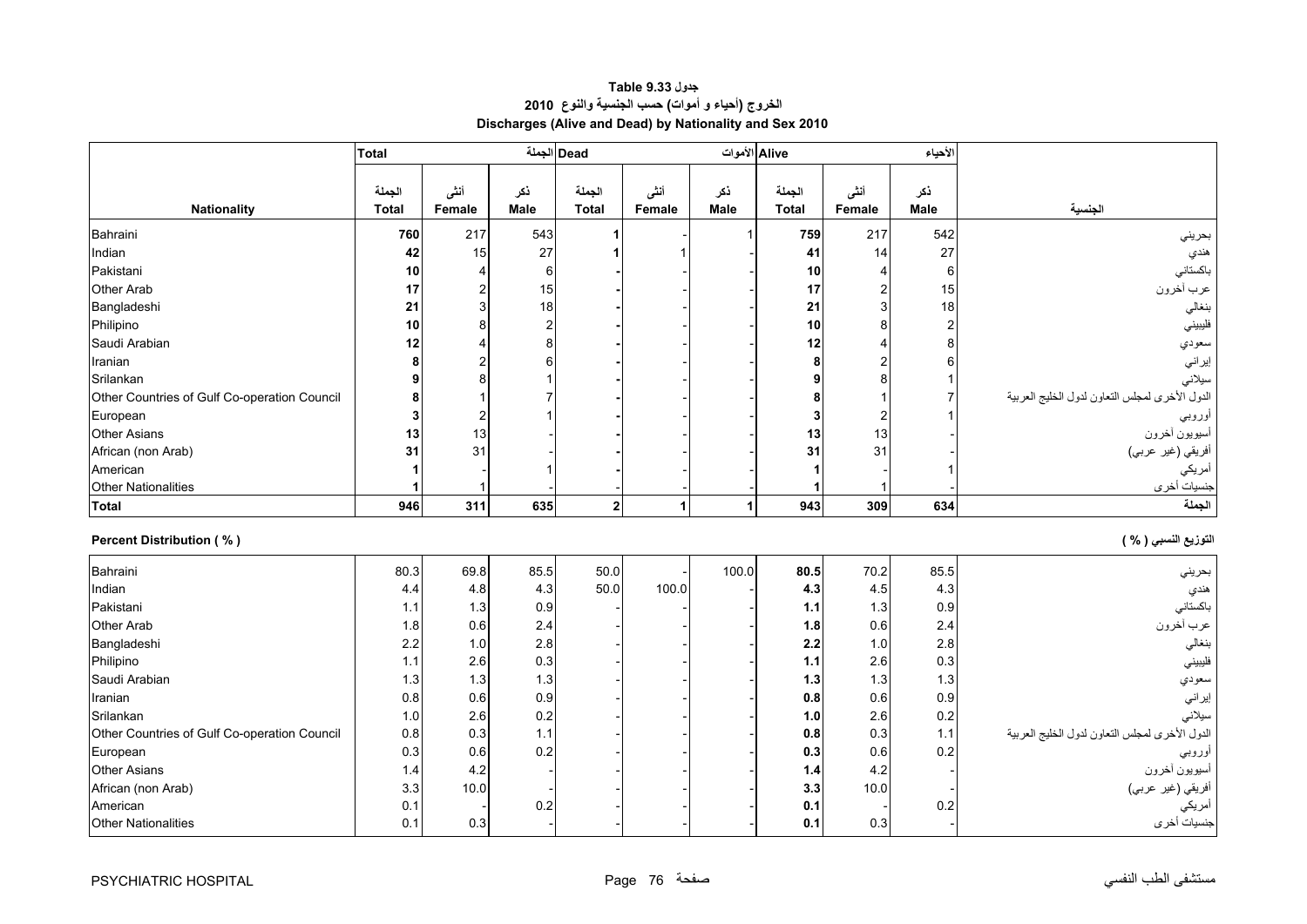<span id="page-9-0"></span>

| الجملة<br><b>Total</b> | الاقامة<br>الطويلة<br><b>Long Term</b><br><b>Rehabilitation</b> | التخلف<br>العقلى<br><b>Mental</b><br><b>Retardation</b> | الطب النفسي<br>لكبار السن<br>Psycho-<br>Geriatric | وحدة الكحول<br>والمخدرات<br>Drug &<br><b>Alcohol</b> | الوحدة النفسية<br>للأطفال<br>Child &<br><b>Adolescent</b> | الطب النفسي<br>Psychiatric |                    | الجنسية<br><b>Nationality</b> | حالة الخروج<br><b>Discharged Status</b>  |
|------------------------|-----------------------------------------------------------------|---------------------------------------------------------|---------------------------------------------------|------------------------------------------------------|-----------------------------------------------------------|----------------------------|--------------------|-------------------------------|------------------------------------------|
| 639                    |                                                                 | 17                                                      | 46                                                | 98                                                   | 64                                                        |                            | $413$ Bah          | بحريني                        | خروج حي للمنزل                           |
| 175                    |                                                                 |                                                         |                                                   | 5                                                    | 10                                                        |                            | 159 Non Bah        | غير بحريني                    | Routine discharge home                   |
| 109                    |                                                                 |                                                         | 2                                                 | 43                                                   | 2                                                         |                            | 62 Bah             | بحريني                        | خروج ضد رغبة الطبيب                      |
| 10                     |                                                                 |                                                         |                                                   |                                                      |                                                           |                            | 5 Non Bah          | غير بحريني                    | Left against medical advice              |
|                        |                                                                 |                                                         |                                                   |                                                      |                                                           |                            | - Bah<br>- Non Bah | بحريني<br>غير بحريني          | وفاة قبل 48 ساعة<br>Died before 48 hours |
|                        |                                                                 |                                                         |                                                   |                                                      |                                                           |                            | - Bah              | بحريني                        | وفاة بعد 48 ساعة                         |
|                        |                                                                 |                                                         |                                                   |                                                      |                                                           |                            | 1 Non Bah          | غير بحريني                    | Died after 48 hours                      |
| 11                     |                                                                 | $\overline{2}$                                          | $\mathbf{3}$                                      |                                                      |                                                           |                            | 4 Bah              | بحريني                        | تحويل الى مستشفيات اخر ي                 |
|                        |                                                                 |                                                         |                                                   |                                                      |                                                           |                            | - Non Bah          | غير بحريني                    | Transferred to other hospitals           |
| 760                    |                                                                 | 19                                                      | 52                                                | 143                                                  | 66                                                        |                            | 479 Bah            | بحريني                        |                                          |
| 186                    |                                                                 |                                                         |                                                   |                                                      | 11                                                        |                            | 165 Non-Bah        | غیر بحرین <i>ی</i>            | الجملة<br><b>Total</b>                   |
| 946                    | 1                                                               | 19                                                      | 53                                                | 152                                                  | 77                                                        |                            | 644 Total          | الجملة                        |                                          |

## **جدول 9.34 Table الخروج حسب حالة الخروج والقسم والجنسية <sup>2010</sup> Discharges by Discharged Status, Department and Nationality 2010**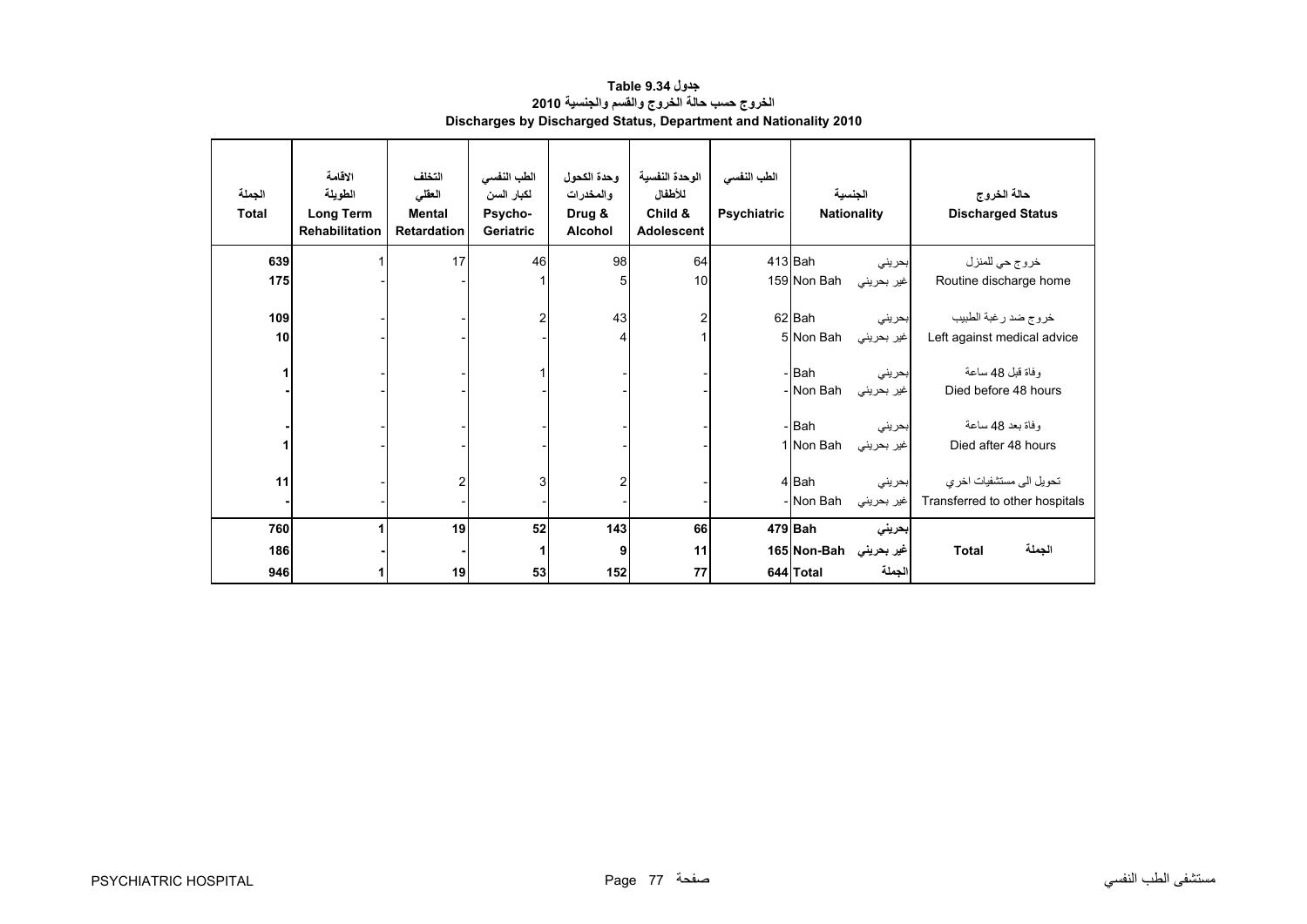<span id="page-10-0"></span>

| <b>Male</b>            |                      |                               |                      |                  | نكور       | Female                    |                  |                     |                     |                 | اناث       |                                            | الخروج                                        |                                                                                                        |                                        |
|------------------------|----------------------|-------------------------------|----------------------|------------------|------------|---------------------------|------------------|---------------------|---------------------|-----------------|------------|--------------------------------------------|-----------------------------------------------|--------------------------------------------------------------------------------------------------------|----------------------------------------|
| <b>Age Groups</b>      |                      |                               |                      |                  | فنات العمر | <b>Age Groups</b>         |                  |                     |                     |                 | فنات العمر |                                            | الرعاية                                       |                                                                                                        |                                        |
| الجملة<br><b>Total</b> | $65+$                | 45-64                         | 15-44                | $1 - 14$         | $<$ 1 yrs  | الجملة<br><b>Total</b>    | $65+$            | 45-64               | 15-44               | $1 - 14$        | $<$ 1 yrs  | الأجمالي<br>العام<br>Grand<br><b>Total</b> | الأقامة<br>DISCH.<br><b>DOC</b><br><b>ALS</b> | التشخيص الرئيسى<br><b>Principal Diagnosis</b>                                                          | رمز<br>التصنيف<br><b>ICD10</b><br>Code |
| 177<br>15,538<br>87.8  | 18<br>1,993<br>110.7 | 44<br>5,653<br>128.5          | 114<br>7,846<br>68.8 | -1<br>46<br>46.0 |            | 55<br>2,166<br>39.4       | 4<br>212<br>53.0 | 22<br>855<br>38.9   | 29<br>1,099<br>37.9 |                 |            | 17,704<br>76.3                             | 232 DISCH<br><b>DOC</b><br><b>ALS</b>         | الفصام<br>Schizophrenia                                                                                | F20                                    |
| 138<br>9,022<br>65.4   |                      | 33<br>1,748<br>53.0           | 105<br>7.274<br>69.3 |                  |            | $\mathbf{z}$<br>18<br>9.0 |                  |                     | 8<br>8.0            | 1<br>10<br>10.0 |            | 9.040<br>64.6                              | 140 DISCH<br><b>DOC</b><br><b>ALS</b>         | اضطرابات عقلية وسلوكية بسبب تعاطى الأفيونيات<br>Mental and behavioural disorders due to use of opioids | F11                                    |
| 38<br>765<br>20.1      |                      | g<br>200<br>22.2              | 29<br>565<br>19.5    |                  |            | 56<br>855<br>15.3         |                  | 5<br>103<br>20.6    | 51<br>752<br>14.7   |                 |            | 94<br>1,620<br>17.2                        | <b>DISCH</b><br><b>DOC</b><br><b>ALS</b>      | الأضطر ابات الذهانبة الحادة والعار ضبة<br>Acute and transient psychotic disorders                      | F <sub>23</sub>                        |
| 46<br>3,177<br>69.1    | 5<br>254<br>50.8     | 10<br>438<br>43.8             | 31<br>2,485<br>80.2  |                  |            | 37<br>1,299<br>35.1       | 4<br>127<br>31.8 | 9<br>380<br>42.2    | 24<br>792<br>33.0   |                 |            | 4,476<br>53.9                              | 83 DISCH<br><b>DOC</b><br><b>ALS</b>          | اضطراب عاطفي (وجداني) ثنائي القطب<br>Bipolar affective disorder                                        | F31                                    |
| 29<br>3,047<br>105.1   | 3<br>131<br>43.7     | 9<br>1,715<br>190.6           | 17<br>1,201<br>70.6  |                  |            | 34<br>801<br>23.6         | 4<br>160<br>40.0 | 8<br>197<br>24.6    | 22<br>444<br>20.2   |                 |            | 3,848<br>61.1                              | 63 DISCH<br><b>DOC</b><br><b>ALS</b>          | حدث إكتئابئ<br>Depressive episode                                                                      | F32                                    |
| 30<br>948<br>31.6      | 3<br>110<br>36.7     | $\overline{7}$<br>190<br>27.1 | 16<br>469<br>29.3    | 179<br>44.8      |            | 20<br>550<br>27.5         | 3<br>101<br>33.7 | 5<br>173<br>34.6    | 12<br>276<br>23.0   |                 |            | 1,498<br>30.0                              | 50 DISCH<br><b>DOC</b><br><b>ALS</b>          | اضطراب اكتئابي راجع (متكرر)<br>Recurrent depressive disorder                                           | F33                                    |
| 24<br>2,019<br>84.1    |                      | 8<br>1,470<br>183.8           | 16<br>549<br>34.3    |                  |            | 23<br>639<br>27.8         | 83<br>83.0       | 5<br>166<br>33.2    | 17<br>390<br>22.9   |                 |            | 2,658<br>56.6                              | 47 DISCH<br><b>DOC</b><br><b>ALS</b>          | نائية هوسية - حدث جنوني<br>Manic episode                                                               | F30                                    |
| 22<br>759<br>34.5      |                      | 23<br>23.0                    | 21<br>736<br>35.0    |                  |            | 9<br>868<br>96.4          |                  | 20<br>20.0          | 7<br>840<br>120.0   | 1<br>8<br>8.0   |            | 1,627<br>52.5                              | 31 DISCH<br><b>DOC</b><br><b>ALS</b>          | التخلف (التأخر ) العقلي الخفيف (البسيط)<br>Mild mental retardation                                     | F70                                    |
| 13<br>1,259<br>96.8    |                      | $\overline{2}$<br>36<br>18.0  | 11<br>1,223<br>111.2 |                  |            | 14<br>3,178<br>227.0      |                  | 4<br>2,835<br>708.8 | 10<br>343<br>34.3   |                 |            | 4,437                                      | 27 DISCH<br><b>DOC</b><br>$164.3$ ALS         | التخلف (التأخر ) العقلي المتوسط (المعتدل)<br>Moderate mental retardation                               | F71                                    |

## **جدول 9.35 Table الخروج وأيام الرعاية ومتوسط مدة اإلقامة حسب التشخيص الرئيسي والنوع وفئات العمر <sup>2010</sup> DISCHarges, DOC and Average Length of Stay by Principal Diagnosis, Sex and Age Groups 2010**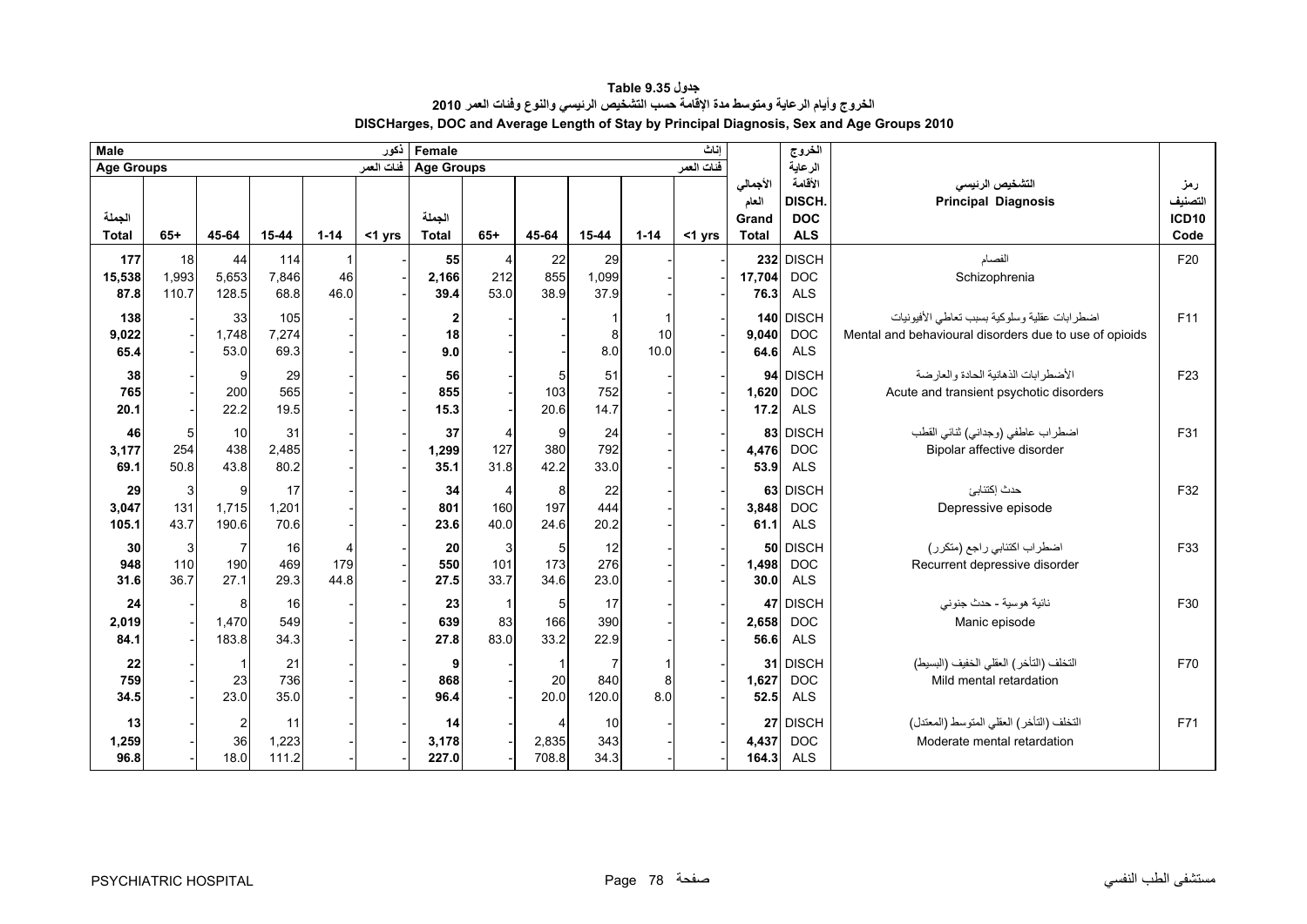#### **DISCHarges, DOC and Average Length of Stay by Principal Diagnosis, Sex and Age Groups 2010 (Cont'd) Table 9.35 جدول ) تابع( الخروج وأيام الرعاية ومتوسط مدة اإلقامة حسب التشخيص الرئيسي والنوع وفئات العمر <sup>2010</sup>**

| <b>Male</b>            |                                |                              |                            |                                | نكور      | Female                      |            |                  |                   |                        | اناث       |                                            | الغروج                                              |                                                                                                                     |                                        |
|------------------------|--------------------------------|------------------------------|----------------------------|--------------------------------|-----------|-----------------------------|------------|------------------|-------------------|------------------------|------------|--------------------------------------------|-----------------------------------------------------|---------------------------------------------------------------------------------------------------------------------|----------------------------------------|
| <b>Age Groups</b>      |                                |                              |                            |                                |           | Age Groups فَنات العمر      |            |                  |                   |                        | فنات العمر |                                            | الرعاية                                             |                                                                                                                     |                                        |
| الجملة<br><b>Total</b> | $65+$                          | 45-64                        | 15-44                      | $1 - 14$                       | $<$ 1 yrs | الجملة<br><b>Total</b>      | $65+$      | 45-64            | 15-44             | $1 - 14$               | $<$ 1 yrs  | الأجمالي<br>العام<br>Grand<br><b>Total</b> | الأقامة<br><b>DISCH</b><br><b>DOC</b><br><b>ALS</b> | التشخيص الرئيسى<br><b>Principal Diagnosis</b>                                                                       | رمز<br>التصنيف<br><b>ICD10</b><br>Code |
| 7<br>200<br>28.6       | 51<br>51.0                     |                              | 6<br>149<br>24.8           |                                |           | 19<br>1,218<br>64.1         | 23<br>23.0 | 5<br>436<br>87.2 | 13<br>759<br>58.4 |                        |            | 1,418<br>54.5                              | 26 DISCH<br><b>DOC</b><br><b>ALS</b>                | الاضطرابات الفصامية العاطفية (الوجدانية)<br>Schizoaffective disorders                                               | F <sub>25</sub>                        |
| 17<br>320<br>18.8      |                                | $\overline{c}$<br>57<br>28.5 | 15<br>263<br>17.5          |                                |           | 9<br>175<br>19.4            |            | 51<br>51.0       | 7<br>119<br>17.0  | 1<br>$\sqrt{5}$<br>5.0 |            | 26<br>495<br>19.0                          | <b>DISCH</b><br><b>DOC</b><br><b>ALS</b>            | رد فعل حاد للإجهاد الحاد واضطرابات الهدوء النفسي<br>Reaction to severe stress, and adjustment disorders             | F43                                    |
| 13<br>562<br>43.2      |                                |                              | 13<br>13.0                 | 12<br>549<br>45.8              |           | 4<br>135<br>33.8            |            |                  | 15<br>15.0        | 3<br>120<br>40.0       |            | 697<br>41.0                                | 17 DISCH<br><b>DOC</b><br><b>ALS</b>                | اضطر ابات مفرطة الحراك (فرط النشاط الحركي)<br>Hyperkinetic disorders                                                | F90                                    |
| 10<br>146<br>14.6      |                                |                              |                            | 10<br>146<br>14.6              |           | 3<br>51<br>17.0             |            |                  |                   | 3<br>51<br>17.0        |            | 197<br>15.2                                | 13 DISCH<br><b>DOC</b><br><b>ALS</b>                | اضطرابات نوعية مختلطة في النماء<br>Mixed specific developmental disorders                                           | F83                                    |
| 10<br>367<br>36.7      |                                |                              |                            | 10<br>367<br>36.7              |           | $\mathbf{2}$<br>110<br>55.0 |            |                  |                   | 2<br>110<br>55.0       |            | 477<br>39.8                                | 12 DISCH<br><b>DOC</b><br><b>ALS</b>                | اضطر ابات التصر ف<br>Conduct disorders                                                                              | F91                                    |
| 7<br>251<br>35.9       |                                |                              | 251<br>35.9                |                                |           | 4<br>83<br>20.8             |            |                  | 83<br>20.8        |                        |            | 334<br>30.4                                | 11 DISCH<br><b>DOC</b><br><b>ALS</b>                | اضطرابات نوعية للشخصية<br>Specific personality disorders                                                            | F60                                    |
| 5<br>272<br>54.4       |                                |                              | $\mathbf{3}$<br>68<br>22.7 | $\overline{c}$<br>204<br>102.0 |           | 5<br>189<br>37.8            |            |                  | 4<br>143<br>35.8  | 1<br>46<br>46.0        |            | 461<br>46.1                                | 10 DISCH<br><b>DOC</b><br><b>ALS</b>                | التخلف العقلى الشديد<br>Severe mental retardation                                                                   | F72                                    |
| 8<br>164<br>20.5       | $\boldsymbol{2}$<br>71<br>35.5 | 6<br>93<br>15.5              |                            |                                |           | 1<br>45<br>45.0             |            |                  | 45<br>45.0        |                        |            | 9<br>209<br>23.2                           | <b>DISCH</b><br><b>DOC</b><br><b>ALS</b>            | اضطرابات عقلية وسلوكية بسبب نعاطى الكحول<br>Mental and behavioural disorders due to use of alcohol                  | F <sub>10</sub>                        |
| 9<br>232<br>25.8       |                                |                              |                            | 232<br>25.8                    |           |                             |            |                  |                   |                        |            | 9<br>232<br>25.8                           | <b>DISCH</b><br><b>DOC</b><br><b>ALS</b>            | اضطر ابات نوعية في نماء مهارات الدراسة (المهارات الدراسية)<br>Specific developmental disorders of scholastic skills | F81                                    |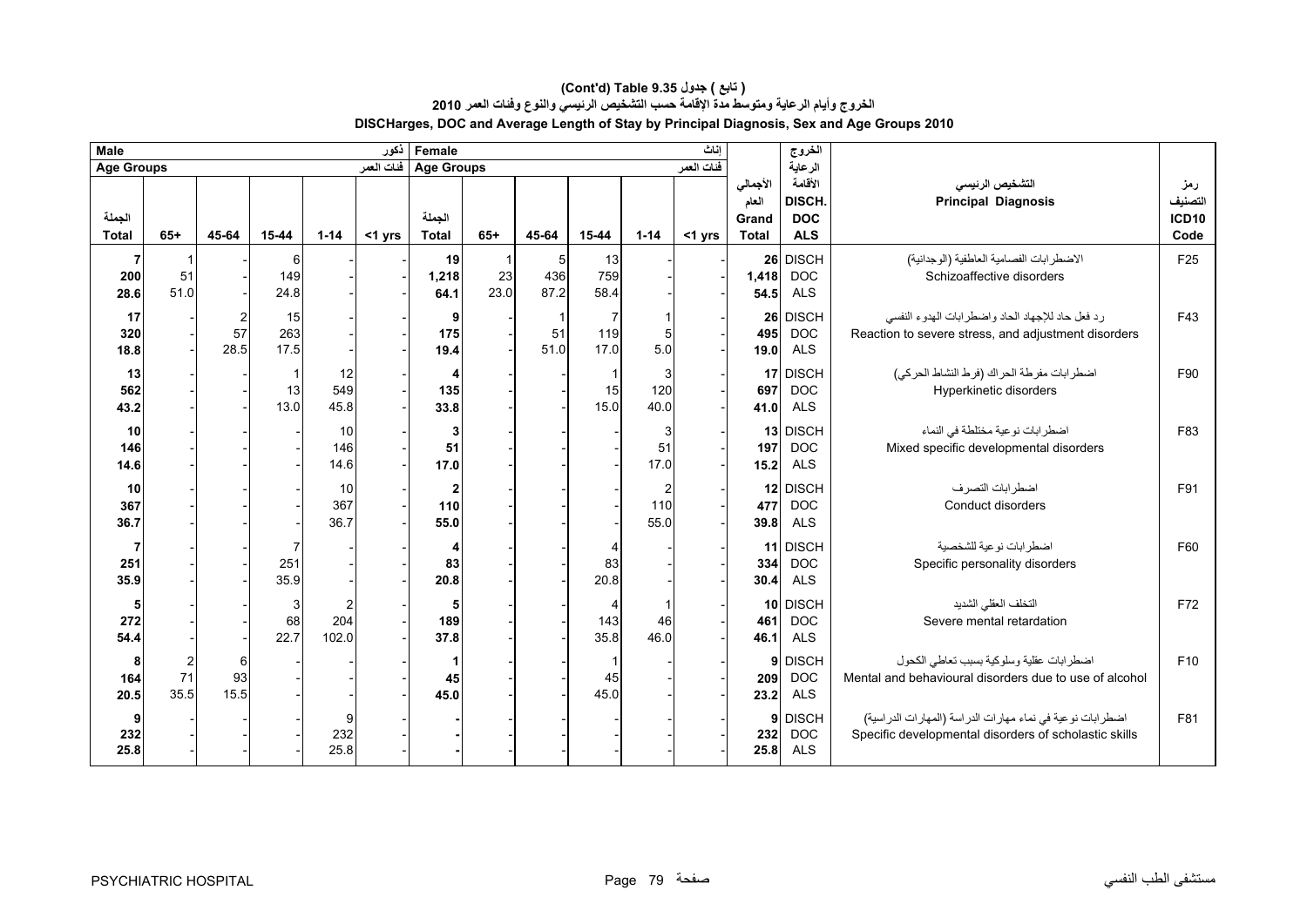#### **(Cont'd) Table 9.35 جدول ) تابع( الخروج وأيام الرعاية ومتوسط مدة اإلقامة حسب التشخيص الرئيسي والنوع وفئات العمر <sup>2010</sup> DISCHarges, DOC and Average Length of Stay by Principal Diagnosis, Sex and Age Groups 2010**

| <b>Male</b><br>Female<br>نكور<br>إناث  |                              |                                           |                                       |                |        |                                    |                |       |            |                   |           | الغروج                                     |                                               |                                                                                                                                     |                                 |
|----------------------------------------|------------------------------|-------------------------------------------|---------------------------------------|----------------|--------|------------------------------------|----------------|-------|------------|-------------------|-----------|--------------------------------------------|-----------------------------------------------|-------------------------------------------------------------------------------------------------------------------------------------|---------------------------------|
| <b>Age Groups</b>                      |                              | فئات العمر<br>Age Groups فَنَاتَ الْعَمَر |                                       |                |        |                                    |                |       | الرعاية    |                   |           |                                            |                                               |                                                                                                                                     |                                 |
| الجملة<br><b>Total</b>                 | $65+$                        | 45-64                                     | 15-44                                 | $1 - 14$       | <1 yrs | الجملة<br><b>Total</b>             | $65+$          | 45-64 | 15-44      | $1 - 14$          | $<$ 1 yrs | الأجمالي<br>العام<br>Grand<br><b>Total</b> | الأقامة<br>DISCH.<br><b>DOC</b><br><b>ALS</b> | التشخيص الرئيسى<br><b>Principal Diagnosis</b>                                                                                       | رمز<br>التصنيف<br>ICD10<br>Code |
| $5\phantom{.0}$<br>35<br>7.0           |                              |                                           |                                       | 5<br>35<br>7.0 |        | 3<br>494<br>164.7                  |                |       |            | 3<br>494<br>164.7 |           | 8<br>529<br>66.1                           | <b>DISCH</b><br><b>DOC</b><br><b>ALS</b>      | اضطرابات تنموية في المشاركة الاجتماعية<br>Pervasive developmental disorders                                                         | F84                             |
| $\overline{\mathbf{5}}$<br>215<br>43.0 |                              |                                           | 5<br>215<br>43.0                      |                |        |                                    |                |       |            |                   |           | 5 <sub>l</sub><br>215<br>43.0              | <b>DISCH</b><br><b>DOC</b><br><b>ALS</b>      | اضطرابات عقلية وسلوكية بسبب تعاطى الأفيونيات<br>Mental and behavioural disorders due to use of opioids                              | F11                             |
| 115<br>28.8                            |                              | $\overline{c}$<br>80<br>40.0              | $\overline{\mathbf{c}}$<br>35<br>17.5 |                |        |                                    |                |       |            |                   |           | $\overline{4}$<br>115<br>28.8              | <b>DISCH</b><br><b>DOC</b><br><b>ALS</b>      | الاضطر ابات التو همية الباقية (العنيدة)<br>Persistent delusional disorders                                                          | F22                             |
|                                        |                              |                                           |                                       |                |        | 89<br>22.3                         |                |       | 89<br>22.3 |                   |           | 4<br>89<br>22.3                            | <b>DISCH</b><br><b>DOC</b><br><b>ALS</b>      | التسمم بالمسكنات أو مضادات الحمى أو مضادات الروماتيزم<br>Poisoning by nonopioid analgesics, antipyretics<br>and antirheumatics      | T39                             |
| 13<br>13.0                             | 13<br>13.0                   |                                           |                                       |                |        | $\boldsymbol{2}$<br>1,412<br>706.0 | 1,412<br>706.0 |       |            |                   |           | 3<br>1,425<br>475.0                        | <b>DISCH</b><br><b>DOC</b><br><b>ALS</b>      | الخرف (الخبل) اختلال العقل المصاحب لأمراض أخرى مصنفة<br>في أقسام أخرى من التصنيف<br>Dementia in other diseases classified elsewhere | F <sub>02</sub>                 |
| $\mathbf{2}$<br>28<br>14.0             | $\overline{2}$<br>28<br>14.0 |                                           |                                       |                |        |                                    |                |       |            |                   |           | $\mathbf{2}$<br>28<br>14.0                 | <b>DISCH</b><br><b>DOC</b><br><b>ALS</b>      | خرف (خبل) الز هايمر ) الخرف الكهلي<br>Dementia in Alzheimer's disease                                                               | F <sub>00</sub>                 |
| $\boldsymbol{2}$<br>104<br>52.0        |                              | 67<br>67.0                                | 37<br>37.0                            |                |        |                                    |                |       |            |                   |           | $\boldsymbol{2}$<br>104<br>52.0            | <b>DISCH</b><br><b>DOC</b><br><b>ALS</b>      | اضطرابات المزاج (العاطفية العنيدة)<br>Persistent mood [affective] disorders                                                         | F34                             |
| 6<br>$6.0\,$                           |                              |                                           |                                       | 6<br>6.0       |        | 1<br>53<br>53.0                    |                |       |            | 53<br>53.0        |           | $\mathbf{2}$<br>59<br>29.5                 | <b>DISCH</b><br><b>DOC</b><br><b>ALS</b>      | الإضطرابات الوجدانية الأخرى<br>Other mood [affective] disorders                                                                     | F38                             |
| $\boldsymbol{2}$<br>180<br>90.0        |                              |                                           | 2<br>180<br>90.0                      |                |        |                                    |                |       |            |                   |           | $\mathbf{2}$<br>180<br>90.0                | <b>DISCH</b><br><b>DOC</b><br><b>ALS</b>      | الأضطر ابات القلقية الأخرى<br>Other anxiety disorders                                                                               | F41                             |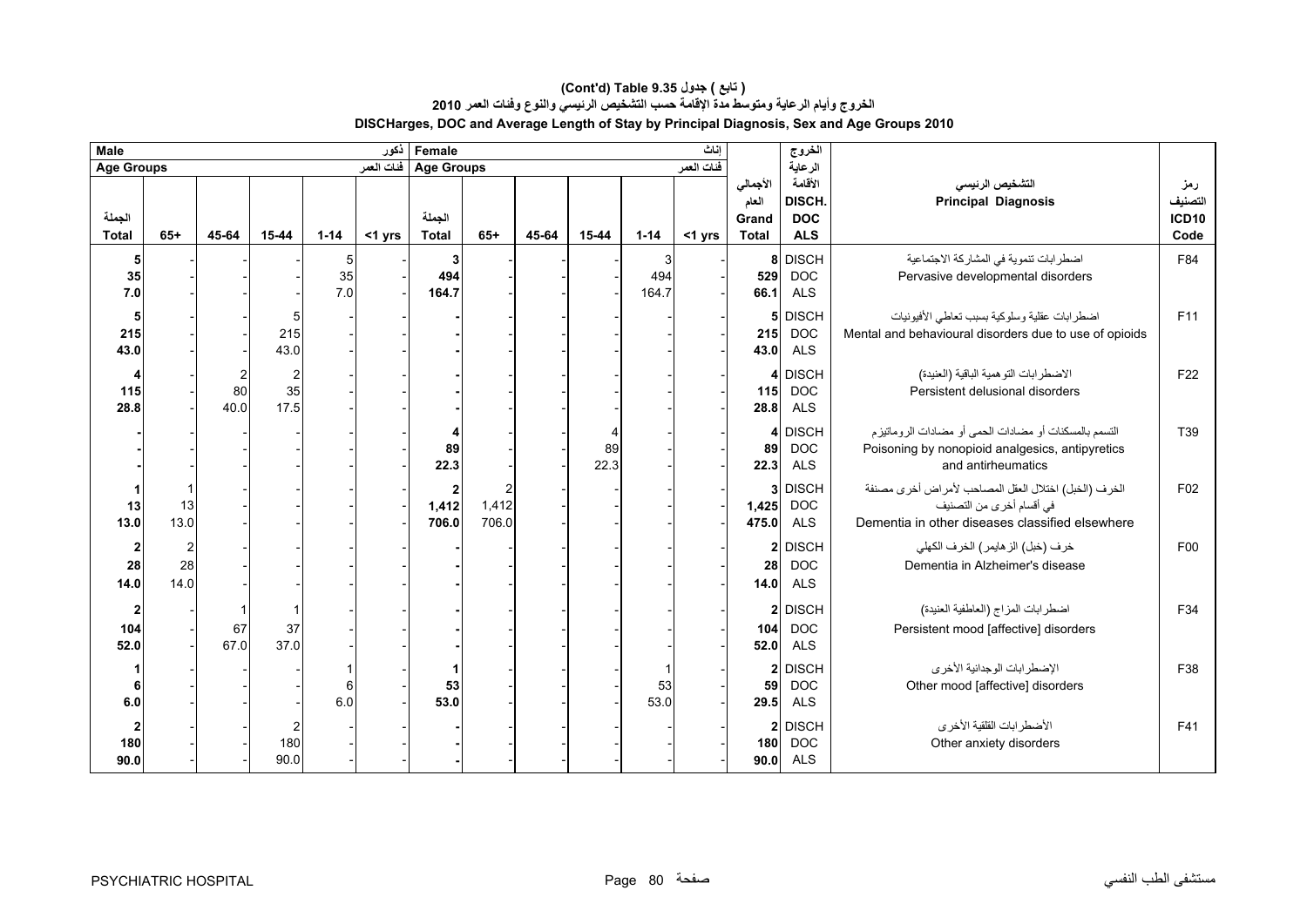#### **(Cont'd) Table 9.35 جدول ) تابع( الخروج وأيام الرعاية ومتوسط مدة اإلقامة حسب التشخيص الرئيسي والنوع وفئات العمر <sup>2010</sup> DISCHarges, DOC and Average Length of Stay by Principal Diagnosis, Sex and Age Groups 2010**

| Female<br><b>Male</b><br>نكور |              |       |                 |            |        |                                              |       |       |                       |          | اناث   |                                            | الخروج                                        |                                                                                                                                                        |                                        |  |
|-------------------------------|--------------|-------|-----------------|------------|--------|----------------------------------------------|-------|-------|-----------------------|----------|--------|--------------------------------------------|-----------------------------------------------|--------------------------------------------------------------------------------------------------------------------------------------------------------|----------------------------------------|--|
| <b>Age Groups</b>             |              |       |                 |            |        | ففات المعمر<br>Age Groups   فَنَاتَ الْعَمَر |       |       |                       |          |        |                                            | الرعاية                                       |                                                                                                                                                        |                                        |  |
| الجملة<br><b>Total</b>        | $65+$        | 45-64 | 15-44           | $1 - 14$   | <1 yrs | الجملة<br><b>Total</b>                       | $65+$ | 45-64 | 15-44                 | $1 - 14$ | <1 yrs | الأجمالي<br>العام<br>Grand<br><b>Total</b> | الأقامة<br>DISCH.<br><b>DOC</b><br><b>ALS</b> | التشخيص الرئيسي<br><b>Principal Diagnosis</b>                                                                                                          | رمز<br>التصنيف<br><b>ICD10</b><br>Code |  |
|                               |              |       |                 |            |        | $\mathbf{2}$<br>108<br>54.0                  |       |       | 2<br>108<br>54.0      |          |        | 2 <sub>1</sub><br>108<br>54.0              | <b>DISCH</b><br><b>DOC</b><br><b>ALS</b>      | اضطراب وسواسي فهري (فسري)<br>Obsessive-compulsive disorder                                                                                             |                                        |  |
| $\mathbf{2}$<br>63<br>31.5    |              |       | 2<br>63<br>31.5 |            |        |                                              |       |       |                       |          |        | 2 <sub>1</sub><br>63<br>31.5               | <b>DISCH</b><br><b>DOC</b><br><b>ALS</b>      | سوء استخدام المواد التي تؤدي إلى ادمان<br>Abuse of non-dependence-producing substances                                                                 | F <sub>55</sub>                        |  |
|                               |              |       |                 |            |        | 4.0                                          |       |       | 4.0                   |          |        | 1<br>4<br>4.0                              | <b>DISCH</b><br><b>DOC</b><br><b>ALS</b>      | حميات نزفية فيروسية أخرى لم تصنف في مكان آخر<br>Other viral haemorrhagic fevers, not elsewhere<br>classified                                           | A98                                    |  |
| 4.0                           |              |       | 4.0             |            |        |                                              |       |       |                       |          |        | 1<br>4<br>4.0                              | <b>DISCH</b><br><b>DOC</b><br><b>ALS</b>      | حمي نزيفة فير وسية غير محددة<br>Unspecified viral haemorrhagic fever                                                                                   | A99                                    |  |
| 589<br>589.0                  | 589<br>589.0 |       |                 |            |        |                                              |       |       |                       |          |        | 1<br>589<br>589.0                          | <b>DISCH</b><br><b>DOC</b><br><b>ALS</b>      | خرف دون تحديد<br>Unspecified dementia                                                                                                                  | F03                                    |  |
| 8.0                           |              |       | 8<br>8.0        |            |        |                                              |       |       |                       |          |        | 1<br>8<br>8.0                              | <b>DISCH</b><br><b>DOC</b><br><b>ALS</b>      | الهذيان غير المحدث بالكحول أو المواد الأخرى نفسانية المفعول<br>Delirium, not induced by alcohol and other<br>psychoactive substances                   | F05                                    |  |
| 87<br>87.0                    |              |       |                 | 87<br>87.0 |        |                                              |       |       |                       |          |        | 1<br>87<br>87.0                            | <b>DISCH</b><br><b>DOC</b><br><b>ALS</b>      | اضطرابات شخصية وسلوكية نتيجة مرض أو تلف أو اختلال وظيفي بالمخ<br>Personality and behavioural disorders due to<br>brain disease, damage and dysfunction | F07                                    |  |
|                               |              |       |                 |            |        | 1<br>$\overline{7}$<br>7.0                   |       |       | $\overline{7}$<br>7.0 |          |        | 1<br>7<br>7.0                              | <b>DISCH</b><br><b>DOC</b><br><b>ALS</b>      | اضطراب فصامى النمط<br>Schizotypal disorder                                                                                                             | F21                                    |  |
|                               |              |       |                 |            |        | 1<br>11<br>11.0                              |       |       | 11<br>11.0            |          |        | 1<br>11<br>$11.0$                          | <b>DISCH</b><br><b>DOC</b><br><b>ALS</b>      | اضطرابات ذهانية غير عضوية أخرى<br>Other nonorganic psychotic disorders                                                                                 | F28                                    |  |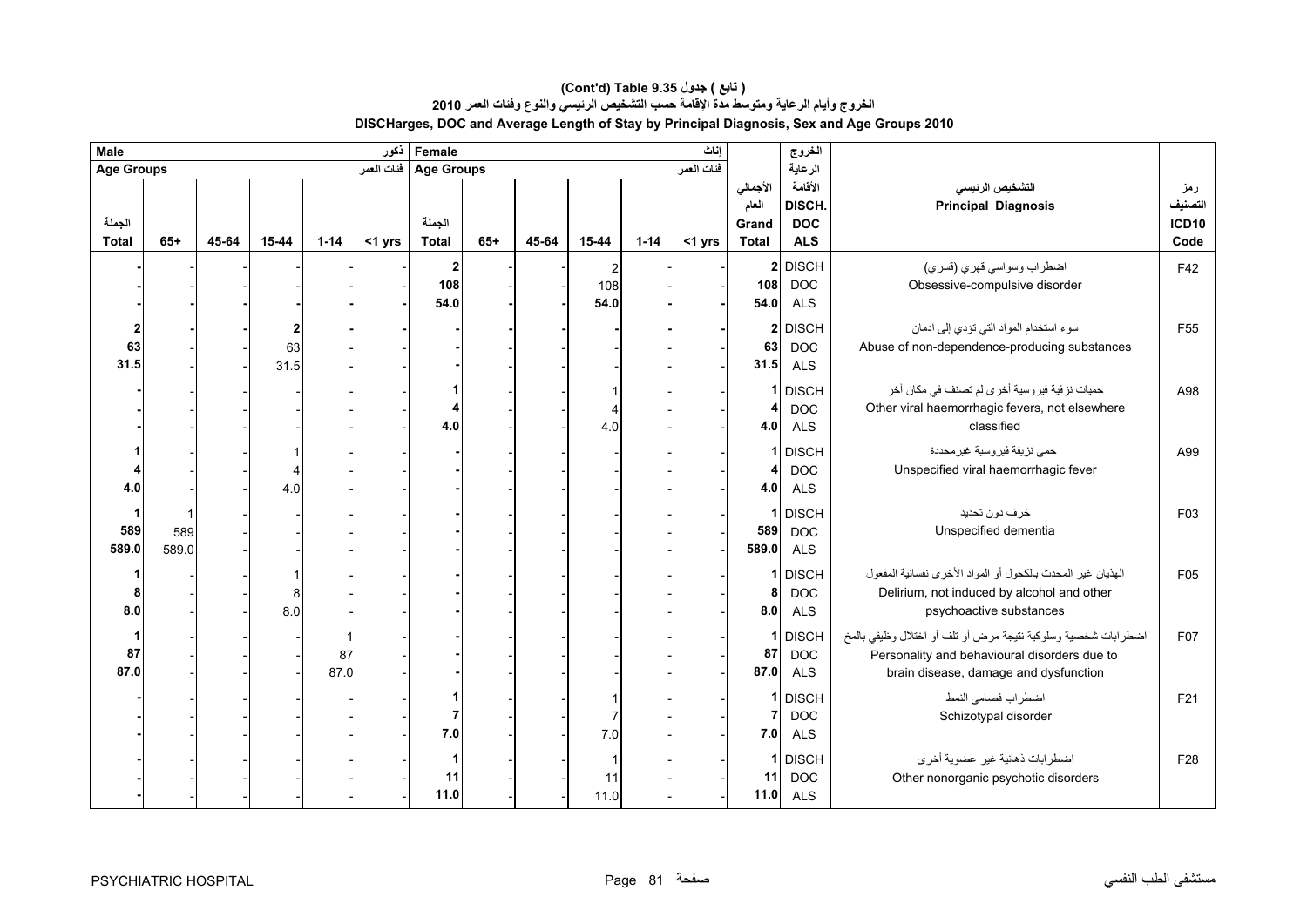#### **الخروج وأيام الرعاية ومتوسط مدة اإلقامة حسب التشخيص الرئيسي والنوع وفئات العمر <sup>2010</sup> DISCHarges, DOC and Average Length of Stay by Principal Diagnosis, Sex and Age Groups 2010 (Cont'd) Table 9.35 جدول ) تابع(**

| <b>Male</b>            |                     |                                     |                       |                     | نكور   | Female                 | اناث                 |                     |                      |                   |           |                                            | الخروج                                        |                                                                                                                                                          |                                        |
|------------------------|---------------------|-------------------------------------|-----------------------|---------------------|--------|------------------------|----------------------|---------------------|----------------------|-------------------|-----------|--------------------------------------------|-----------------------------------------------|----------------------------------------------------------------------------------------------------------------------------------------------------------|----------------------------------------|
| <b>Age Groups</b>      |                     | Age Groups فَات العمر<br>فنات العمر |                       |                     |        |                        |                      |                     | الرعاية              |                   |           |                                            |                                               |                                                                                                                                                          |                                        |
| الجملة<br><b>Total</b> | $65+$               | 45-64                               | $15 - 44$             | $1 - 14$            | <1 yrs | الجملة<br><b>Total</b> | $65+$                | 45-64               | $15 - 44$            | $1 - 14$          | $<$ 1 yrs | الأجمالي<br>العام<br>Grand<br><b>Total</b> | الأقامة<br>DISCH.<br><b>DOC</b><br><b>ALS</b> | التشخيص الرئيسى<br><b>Principal Diagnosis</b>                                                                                                            | رمز<br>التصنيف<br><b>ICD10</b><br>Code |
| 80<br>80.0             |                     |                                     |                       | 80<br>80.0          |        |                        |                      |                     |                      |                   |           | 80<br>80.0                                 | 1 DISCH<br><b>DOC</b><br><b>ALS</b>           | الاضطرابات العصبية الأخرى<br>Other neurotic disorders                                                                                                    | F48                                    |
| 12<br>$12.0$           |                     |                                     | 12<br>12.0            |                     |        |                        |                      |                     |                      |                   |           | 12 <sup>1</sup><br>12.0                    | 1 DISCH<br><b>DOC</b><br><b>ALS</b>           | تخلف عقلي دون تحديد<br>Unspecified mental retardation                                                                                                    | F79                                    |
| 17<br>17.0             |                     |                                     |                       | 17<br>17.0          |        |                        |                      |                     |                      |                   |           | 17<br>17.0                                 | 1 DISCH<br><b>DOC</b><br><b>ALS</b>           | اضطرابات نوعية في نماء (تطور) الكلام واللغة<br>Specific developmental disorders of speech<br>and language                                                | F80                                    |
| 50<br>50.0             |                     |                                     |                       | 50<br>50.0          |        |                        |                      |                     |                      |                   |           | 50<br>50.0                                 | 1 DISCH<br><b>DOC</b><br><b>ALS</b>           | اضطرابات افية (انفعالية) دون بداية خاصة بمرحلة الطفولة<br>Emotional disorders with onset specific to childhood                                           | F93                                    |
| 94<br>94.0             |                     |                                     |                       | 94<br>94.0          |        |                        |                      |                     |                      |                   |           | 94<br>94.0                                 | 1 DISCH<br><b>DOC</b><br><b>ALS</b>           | اضطرابات الأداء الاجتماعي ذات بداية خاصة بمرحلة الطفولة والمراهقة<br>Disorders of social functioning with onset specific<br>to childhood and adolescence | F94                                    |
| 635<br>40,726<br>64.1  | 36<br>3,240<br>90.0 | 134<br>11,770<br>87.8               | 406<br>23,619<br>58.2 | 59<br>2,097<br>35.5 |        | 311<br>14,534<br>46.7  | 19<br>2,118<br>111.5 | 65<br>5,216<br>80.2 | 211<br>6,303<br>29.9 | 16<br>897<br>56.1 |           | 946<br>55,260<br>58.4                      | <b>DISCH</b><br><b>DOC</b><br><b>ALS</b>      | الجملة<br><b>Total</b>                                                                                                                                   |                                        |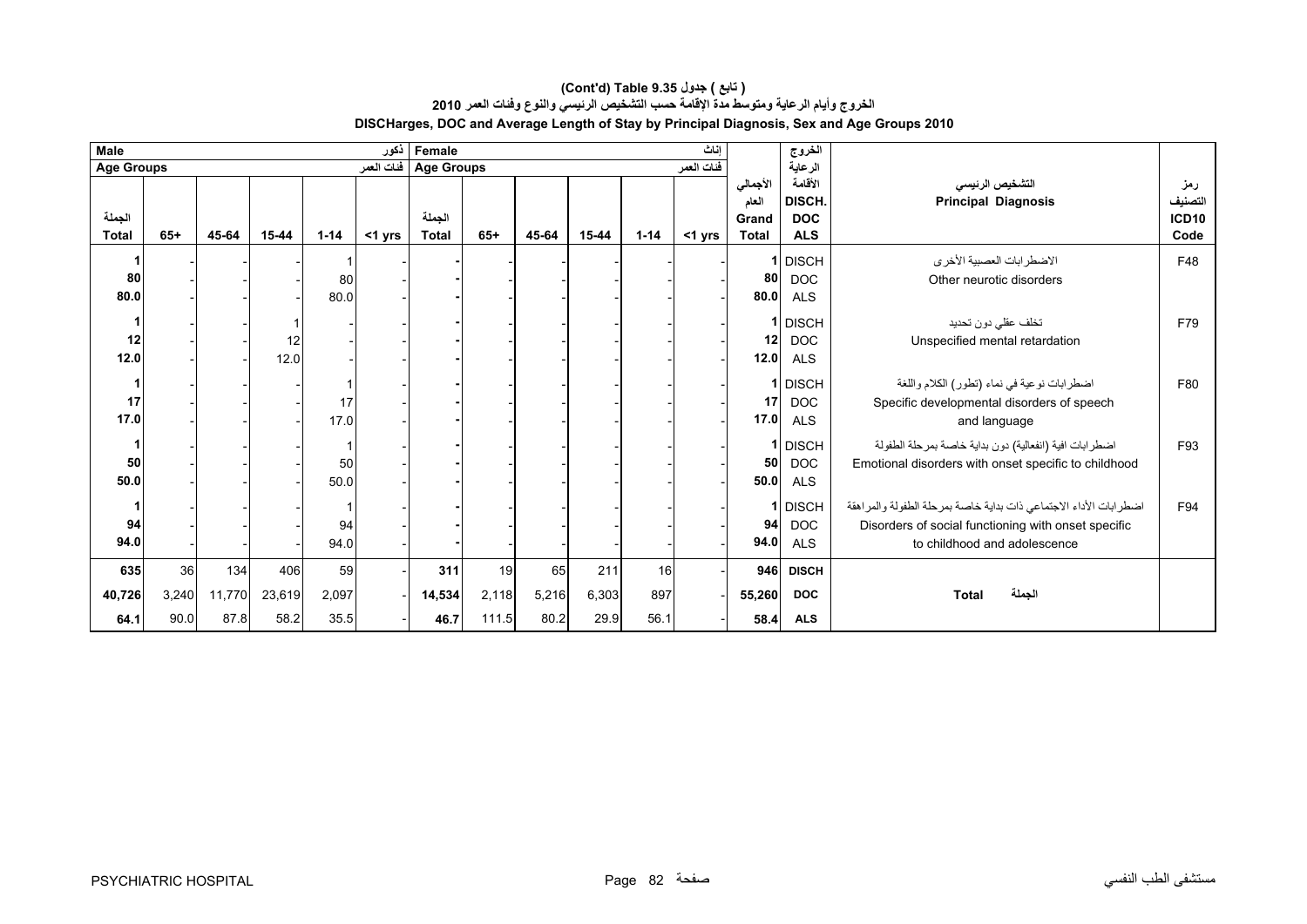#### **رسم بياني 9.8 Figure الخروج حسب أعلى عشرة تشخيصات رئيسية <sup>2010</sup> Discharges by The Ten Leading Diagnosis 2010**

<span id="page-15-0"></span>